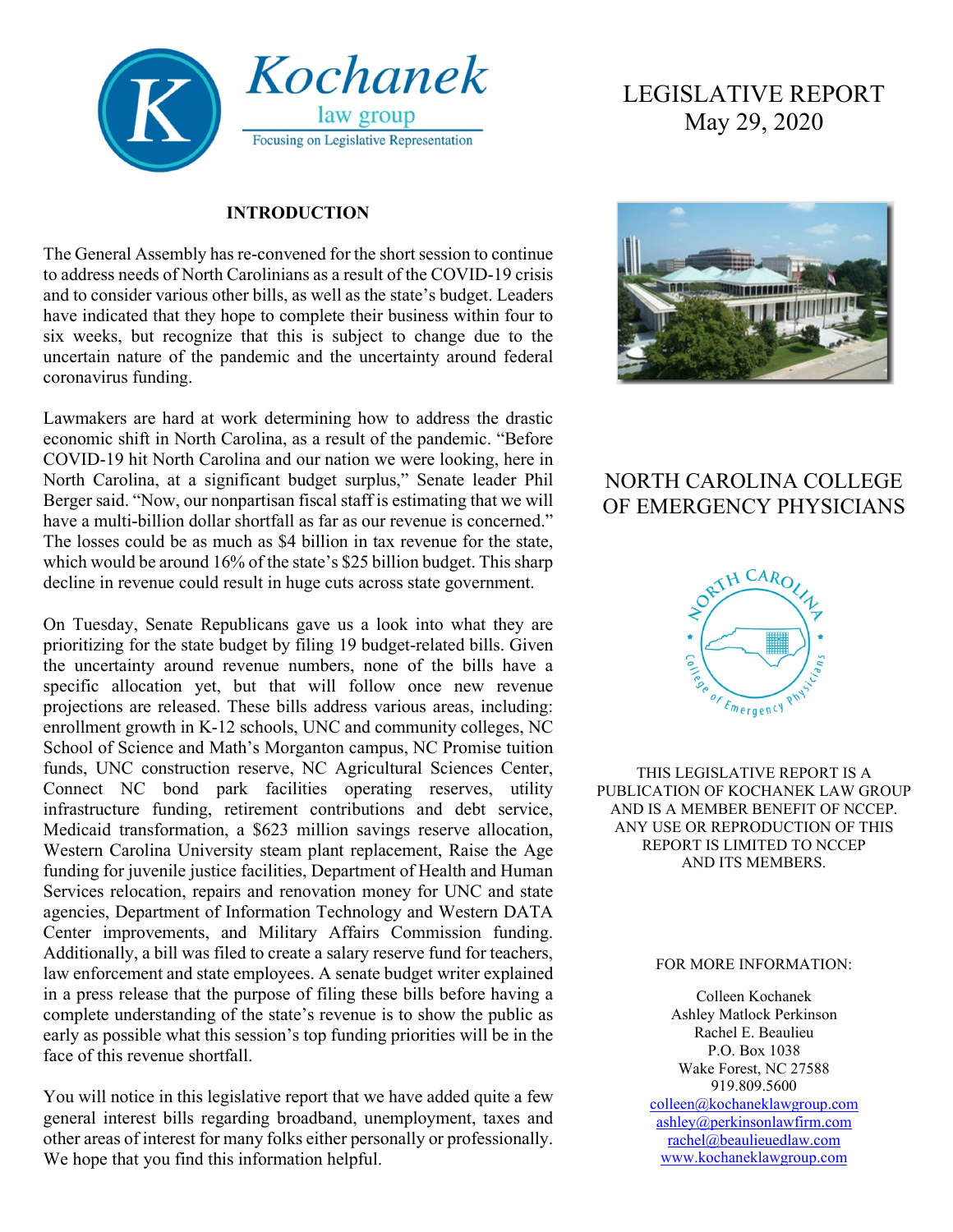#### **BILLS OF INTEREST**

HOUSE BILL 1056, WC/COVID-19/Cover Essential Workers, would amend the workers' compensation law to provide occupational disease for first responders and health care workers (covered persons) who contract coronavirus. A coronavirus infection contracted by a covered person would be presumed to be due to exposure in the course of the covered person's employment, and the presumption could only be rebutted by clear and convincing evidence. **Introduced by Representative Richardson and referred to the House Health Committee.**

#### HOUSE BILL 1057, WC/COVID-19 Front Line Coverage/Funds, would:

- amend the workers' compensation law to provide that a pandemic infection contracted by a covered person shall be presumed to be due to exposure in the course of the covered person's employment which may only be rebutted by clear and convincing evidence;
- define a covered person as (1) a law enforcement officer, jailer, prison guard, firefighter, or an emergency medical technician or paramedic employed by a State or local governmental employer, including a volunteer firefighter, (2) a health care worker, or (3) an employee required to work during a pandemic for a business declared essential by executive order of the Governor or by order of a local governmental authority, including food service, retail, and other essential personnel;
- provide \$5 million to the Office of State Human Resources (OSHR), Department of Administration, for the 2020-2021 fiscal year to settle claims filed by State employees who contract the coronavirus in the course of State employment, with the funds available to pay these State employee claims until December 31, 2020, after which OSHR could use these funds to assist State agencies with the settlement of prior outstanding workers' compensation claims; and
- require every local law enforcement agency, county, city, and political subdivision of the State to credit any local governmental employee who is (1) a law enforcement officer, jailer, prison guard, firefighter, or an emergency medical technician or paramedic employed by a State or local governmental employer, including a volunteer firefighter or (2) a health care worker for any sick or vacation leave taken by the employee to comply with a quarantine related to exposure to the coronavirus.

#### **Introduced by Representatives Jackson, Boles, Setzer, and R. Smith and referred to the House Health Committee.**

HOUSE BILL 1061, UI Changes/Work-Sharing Funds, would make a variety of changes to the State's employment security laws, including:

- eliminating the limitations set forth regarding attached claims filed by employers for partial unemployment, and providing employers general authority to file claims for employees through the use of automation for partial unemployment;
- changing the weekly benefit amount for total unemployment to provide the weekly benefit amount to equal the average of the wages paid to the individual in the two highest paid quarters of the individual's base period divided by 52 and rounded to the next lower whole dollar (previously, was equal to the wages paid in the last two completed quarters of the individual's base period, divided and rounded), and effective August 1, 2020, increasing the cap for the weekly benefit amount from \$350 to \$450;
- eliminating the current duration parameters for unemployment benefits, and instead providing a standard maximum period of 26 weeks for any eligible individual entitled to receive unemployment benefits, unless expressly extended by state or federal law;
- enacting a new Article 6, Work-Sharing and Short-Time Compensation, of GS Chapter 96 to establish a short-time compensation program that allows employers to submit a short-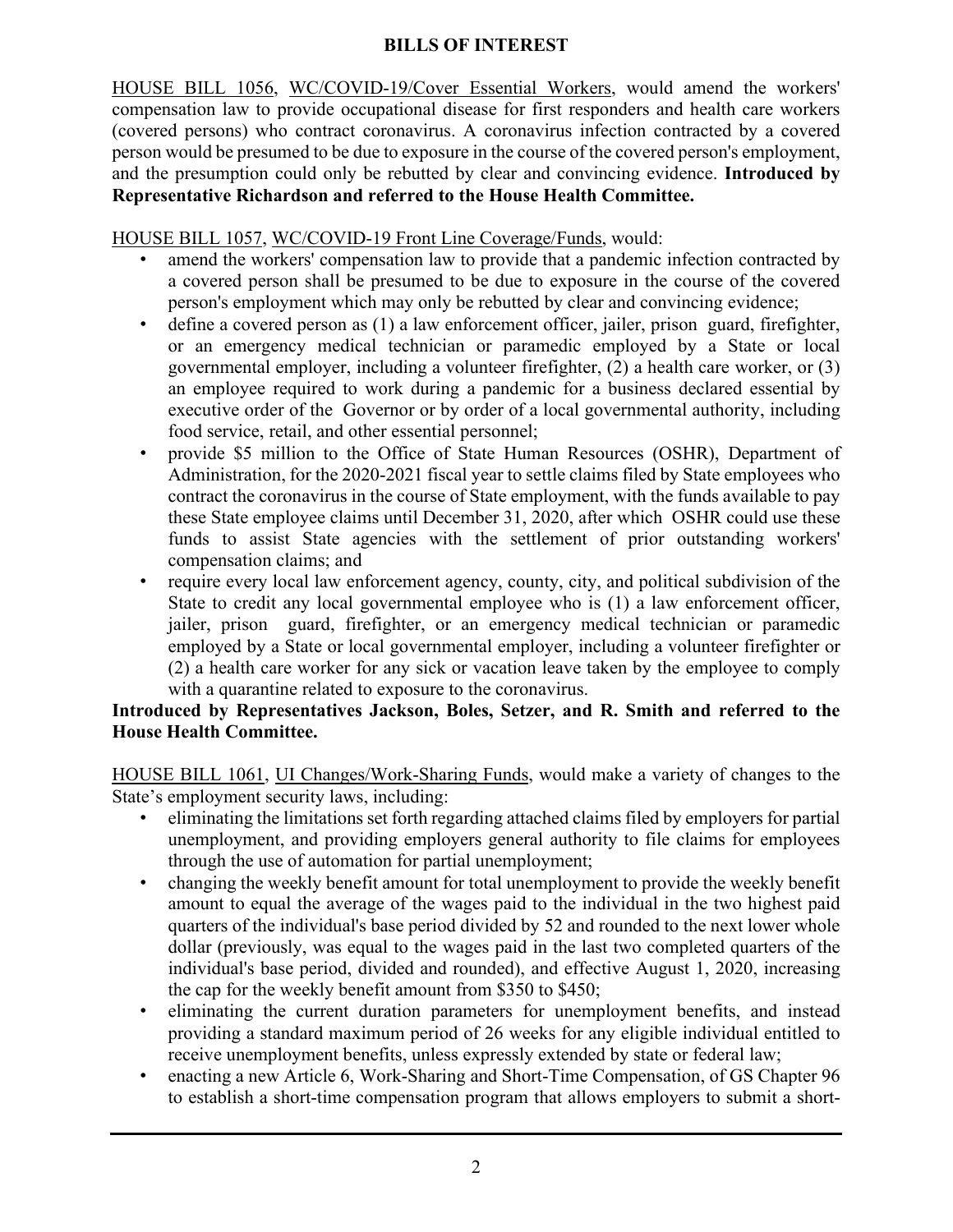time compensation plan for approval by the Division of Employment Security (Division) for an affected unit of the employer to avert layoffs and offer short-time compensation to workers in the affected unit under an approved plan. The provisions would:

- o require an employer to submit a signed, written short-time compensation plan (plan) to the Division for approval, and require the Division to develop an application form that includes nine specified components, including: (1) the affected units and employees covered; (2) the employees' usual weekly hours of work, as defined, and the employer's proposed reduction percentage during weeks covered by the plan, which must be between 10 and 60 percent; (3) certification of continued health and retirement benefits, as defined, during weeks covered by the plan; (4) certification that the aggregate reduction of work hours is in lieu of layoffs; and (5) the effective date and duration of the plan, which cannot exceed 12 months. The bill would provide for flexibility in the application process for demonstrated good cause, such as modes of operation that preclude setting specific dates and hours in the application, and would exclude overtime work from the term *usual weekly hours of work*, and prohibit the hours from exceeding 40;
- $\circ$  require the Division to approve or disapprove the plan in writing within 30 days of receipt and to promptly notify the employer, require a notice of disapproval to include specific reasoning, and allow the submission of another plan after 90 days of disapproval;
- o include provisions regarding the effective date and duration of the plan, allow plans to expire earlier than the end of the twelfth calendar month after its effective date, and allow an employer to terminate the plan at any time upon written notice to the Division;
- o authorize the Division to revoke a plan approval for good cause at any time, which revocation would be in writing and include specific reasoning, and to periodically review plans to assure no good cause exists for revocation, such as failure to comply with the assurances given in the plan, unreasonable revision of productivity standards for the affected unit, conduct or occurrence tending to defeat the intent and effective operation of the plan, and violation of any criteria on which approval of the plan was based;
- o include requirements and limitations regarding plan modification, and prohibit any modification from extending the original plan's expiration date;
- o detail eligibility for short-time compensation and benefits included under an approved plan, including that the individual be monetarily eligible and not disqualified for unemployment compensation who: (1) during the week, is employed as a member of an affected unit under a prior approved plan and the plan is in effect with respect to the week for which compensation is claimed; (2) is available for his or her usual hours of work with the employer, including training; and (3) is deemed unemployed in any week during the duration of the plan when remuneration as an employee in an affected unit is reduced based on a reduction of the individual's usual weekly hours of work under an approved plan;
- o define *unemployment compensation* as the unemployment benefits payable under new Article 6 other than short-time compensation including any amounts payable pursuant to an agreement under any federal law providing for compensation, assistance, or allowances with respect to unemployment;
- o set the weekly compensation amount to be the product of the regular weekly unemployment compensation amount for a week of total unemployment multiplied by the percentage of reduction in the individual's usual weekly hours of work;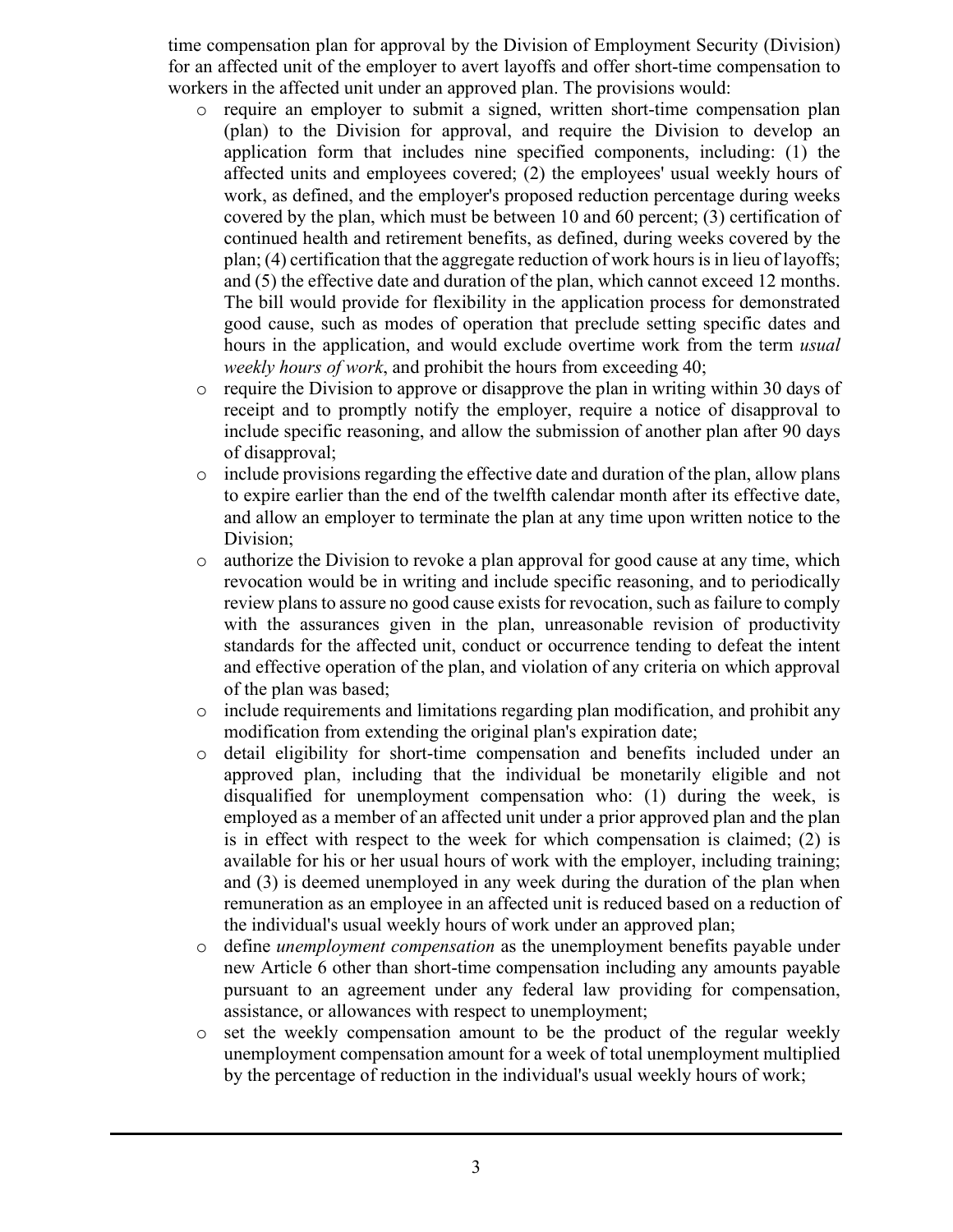- $\circ$  exclude eligibility for combined benefits in any benefit year in an amount more than the maximum entitlement for regular unemployment compensation and payment for more than 52 weeks under the plan, and provide further parameters and limitations for compensation, including relation to regular unemployment compensation and the impact of working or not working for a short-time employer and/or another employer during weeks covered by the plan;
- o require short-time compensation benefits to be charged to an employers' experience rating accounts the same as unemployment compensation is charged;
- $\circ$  require employers liable for payments in lieu of contributions to have short-time compensation attributed to service in their employ the same as unemployment compensation;
- o deem an individual who has received all of the short-time compensation or combined unemployment compensation and short-time compensation available in a benefit year to be an exhaustee of extended benefits unless otherwise eligible for extended benefits; and
- providing \$100,000 to the Division of Employment Security for the 2020-21 fiscal year to implement the provisions of the new Work-Sharing and Short-Time Compensation provisions.

#### **Introduced by Representative Richardson and referred to the House Finance Committee.**

HOUSE BILL 1067, Modernize Debt Settlement Prohibition, would modernize and expand the prohibition of debt settlement by: (1) making debt settlement an unfair trade practice; (2) clarifying the definition of debt settlement; (3) expanding civil remedies available to debtors; and (4) limiting debt settlement acts that are authorized, which would include a licensed attorney acting within the attorney-client relationship with the debtor who has entered into any arrangement with a person engaged in, directly or through affiliates, in debt adjusting or debt settlement, excluding services provided to a debtor by an attorney or in the name of an attorney. The bill would define *debt settlement* as a business whereby any person holds themselves out as acting for consideration as an intermediary between a debtor and one or more of the debtor's creditors for the purpose of reducing, settling, or altering the terms of the payment of any debt of the debtor. It would be a Class 2 misdemeanor for a person, directly or through affiliates, to engage in, offer to engage in, or attempt to engage in debt adjusting or debt settlement. **Introduced by Representatives Howard, Saine, and Wray and referred to the House Finance Committee. The bill was amended in the House Finance Committee to exclude from those engaged in the business of debt adjusting or debt settlement an attorney-at-law licensed to practice in this State and acting within the attorney-client relationship with the debtor** *or creditor***, excluding services provided to a debtor by an attorney, or in the name of an attorney, who has entered into any arrangement with a person engaged, directly or through affiliates, in debt adjusting or debt settlement. The bill as amended was approved by the House Finance and Rules Committee and the full House, and will next be considered by the Senate Finance Committee.**

HOUSE BILL 1073, NC Freedom To Work Act, is substantially similar to Senate Bill 712, summarized below in this Legislative Report. HB 1073 would also prohibit a person from being charged court costs for a violation of any these provisions. **Introduced by Representatives McNeely, Sasser, Hanig, and Jarvis and referred to the House Commerce Committee.**

HOUSE BILL 1075, UI Modifications/Increase Benefits/Funds, would amend the State's employment security laws by: (1) increasing benefit eligibility to a 26 week period and the maximum weekly benefit amount to \$450; (2) basing the calculation of the benefit amount on the average of the two highest paid quarters; (3) providing benefits in cases where an individual leaves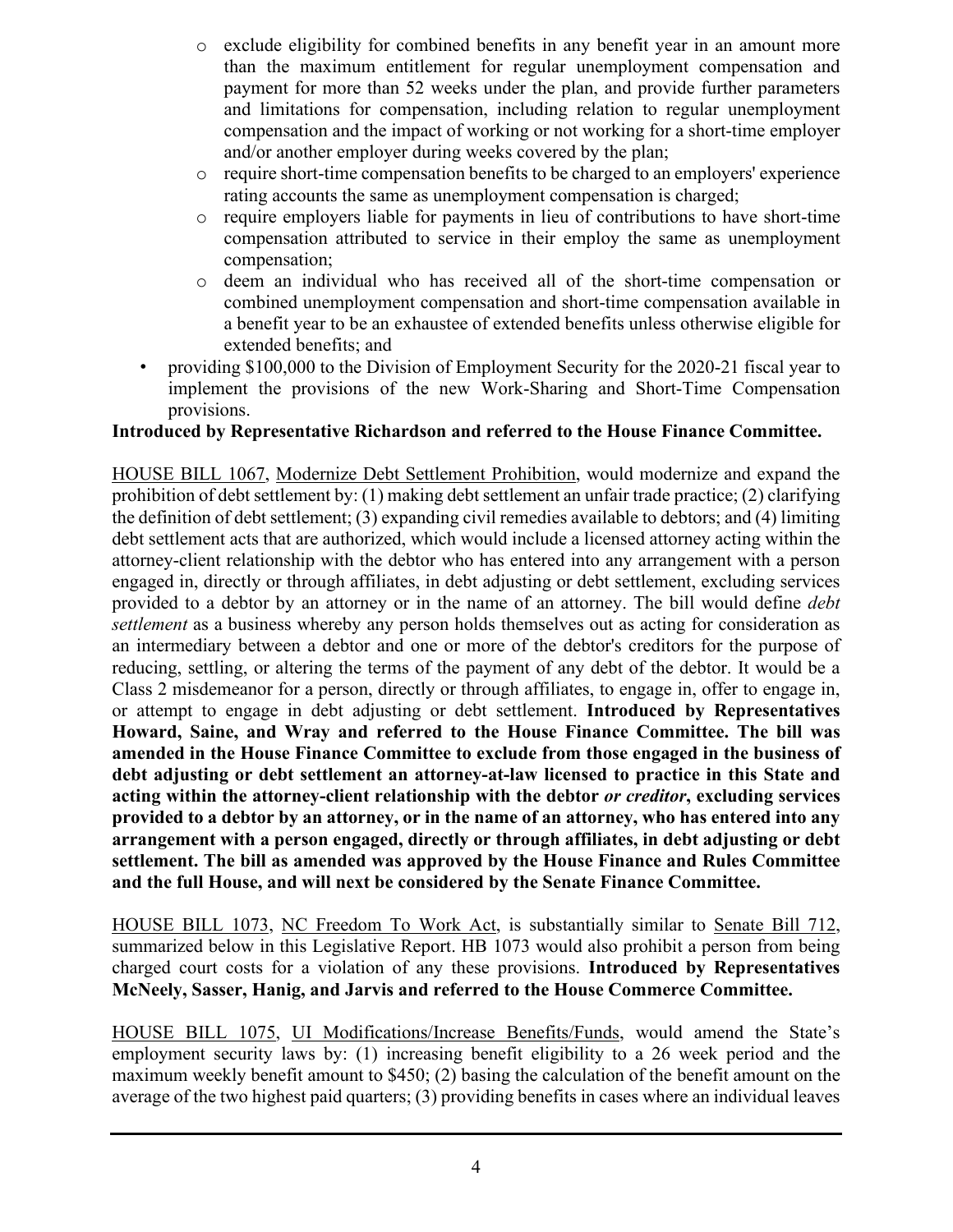employment for spousal relocation or health reasons or due to an undue hardship; (4) appropriating \$100,000 to the Division of Employment Security to inform the public of these changes; and (5) authorizing the Legislative Research Commission to study the feasibility of establishing a shortterm compensation program to benefit employers and employees. **Introduced by Representatives Alston, Batch, Holley, and Hunt and referred to the House Finance Committee.**

HOUSE BILL 1077, Ban the Box for COVID-19 State of Emergency, would, for the period the provisions become law until on the earlier of the date the Governor signs an executive order rescinding Executive Order No. 116, Declaration of a State of Emergency to Coordinate Response and Protective Actions to Prevent the Spread of COVID-19, or March 1, 2021:

- prohibit an employer or hiring authority from inquiring into or considering or requiring the disclosure of the criminal history of an applicant for employment, or including any such inquiry on any initial employment application form, until the employer or hiring authority has made a conditional offer of employment to the applicant;
	- o define *criminal history* as a State or federal history of conviction of a crime, whether a misdemeanor or felony, that bears upon an applicant's fitness for employment, and provide that the term would not include a record of arrest not resulting in conviction;
	- o provide that this prohibition is not applicable to positions for which an employer or hiring authority is otherwise required by law to consider an applicant's criminal history; however, nothing in this section would preclude the employer or hiring authority in its discretion from adopting the provisions;
	- o prohibit a person from being disqualified from employment solely or in part because of a prior conviction, unless the conviction is determined to be substantially related to the qualifications, functions, or duties of the position after consideration of each of the following: (1) the level and seriousness of the crime; (2) the date of the crime; (3) the age of the person at the time of the crime; (4) the circumstances surrounding the commission of the crime, if known; (5) the nexus between the criminal conduct and the duties of the position; (6) the prison, jail, probation, parole, rehabilitation, and employment records of the person since the date the crime was committed; and (7) the subsequent commission of a crime by the person;
	- o prohibit an arrest record that did not result in a conviction, convictions that have been sealed, dismissed, or expunged, and infractions or misdemeanors for which no jail sentence can be imposed from being the basis for disqualification from employment;
	- o require an employer or hiring authority to inform an individual of a potential adverse hiring decision based on a prior conviction and provide the applicant an opportunity to provide evidence that the applicant was not correctly identified in the criminal history report, evidence that the report is incorrect or inaccurate, or evidence of mitigation or rehabilitation;
	- o require the employer or hiring authority to provide the applicant written notice of the conviction(s) that are the basis for the potential denial, a copy of the applicant's criminal history, and examples of mitigation or rehabilitation evidence that the applicant can provide, all prior to a final hiring decision;
	- o provide applicants five business days from receipt of these materials to respond, and require the employer or hiring authority to wait to make a final hiring decision until after the applicant has failed to respond or after reviewing the applicant's timely response;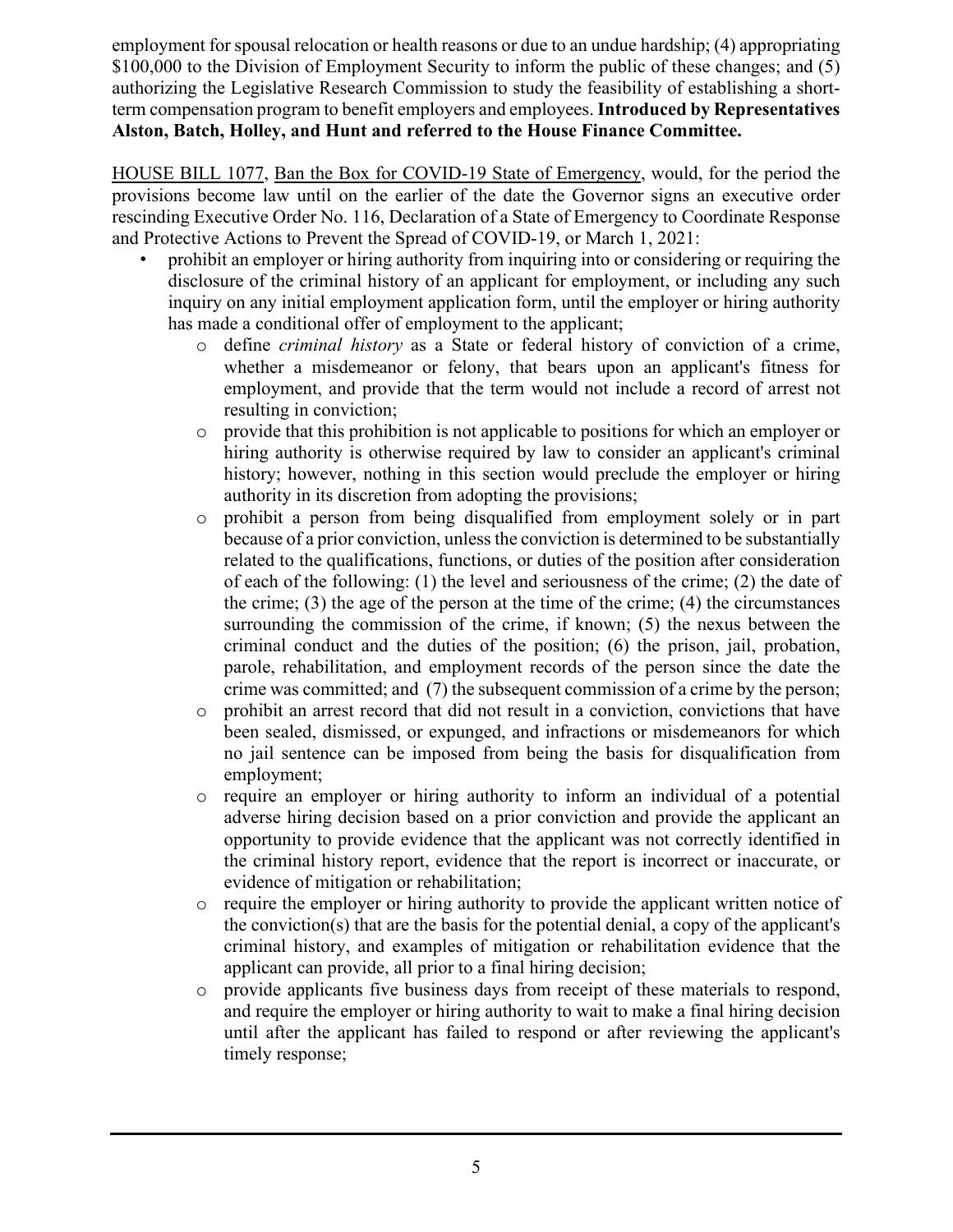- o require an employer or hiring authority to give an applicant written notice of a denial based solely or in part of a prior conviction and include the fact of the denial, the grounds for the denial, and any complaint or grievance procedure available;
- $\circ$  exempt from these provisions hiring practices for the following positions: (1) law enforcement officers; (2) any position the primary function of which is to provide security services; (3) any position within the courts of the State; (4) any position within a prison, jail, or detention center within the State; (5) any position within a hospital, medical, or mental health facility within the State; (6) any position the primary function of which is to maintain or distribute controlled substances; (7) any position the primary function of which is to provide direct supervision to minors, including but not limited to, positions within a preschool, an elementary school, a secondary school, and any child care facility; or (8) any position that provides direct support to the other positions referenced above;
- o require an employer or hiring authority to retain all records required by this section for at least two years, and to be made available to the Attorney General's Office, or its designee, upon written request, and provide that records retained under this section are confidential and are not public records;
- expand the North Carolina housing discrimination protections to also prohibit discrimination against an individual based upon the individual's criminal history;
	- o define for the purposes of housing discrimination "criminal history" as information transmitted orally or in writing or by any other means, and obtained from any source, including, but not limited to, the person to whom the information pertains, a government agency, or a background check report regarding one or more convictions or arrests, a conviction that has been sealed, dismissed, vacated, expunged, voided, invalidated, or otherwise rendered inoperative by judicial action or by statute; a determination or adjudication in the juvenile justice system; a matter considered in or processed through the juvenile justice system; or participation in or completion of a diversion or a deferral of judgment program;
	- o provide that these provisions would not apply when State or federal law otherwise requires a person to consider an individual's criminal history in the context of the circumstances referenced in the State Fair Housing Act's unlawful discriminatory housing practices; and
- provide \$130,952 to the Department of Justice, Fund Code 1200 (Legal Services) to be used for one attorney position to receive, investigate, and respond to complaints regarding these provisions.

#### **Introduced by Representatives Alston, Morey, and Hawkins and referred to the House Regulatory Reform Committee.**

HOUSE BILL 1080, Revenue Laws Recommendations, as originally filed, is identical to Senate Bill 727, summarized below in this Legislative Report. The bill was amended in the House Finance Committee to:

- expand the additions to federal taxable income that must be made in determining State corporate net income to include the amount of any expense deducted under the Code to the extent that that payment of the expense results in forgiveness of a covered loan under the specified section of the CARES Act and the income associated with the forgiveness is excluded from gross income under the CARES Act;
- modify the required adjustments to an individual's gross income, which are decoupled from federal requirements as follows to add that for taxable years 2013-2019, a taxpayer must add the amount of any 2018, 2019, or 2020 net operating loss carried back and deducted on a federal return under the specified provision of the CARES Act but not absorbed in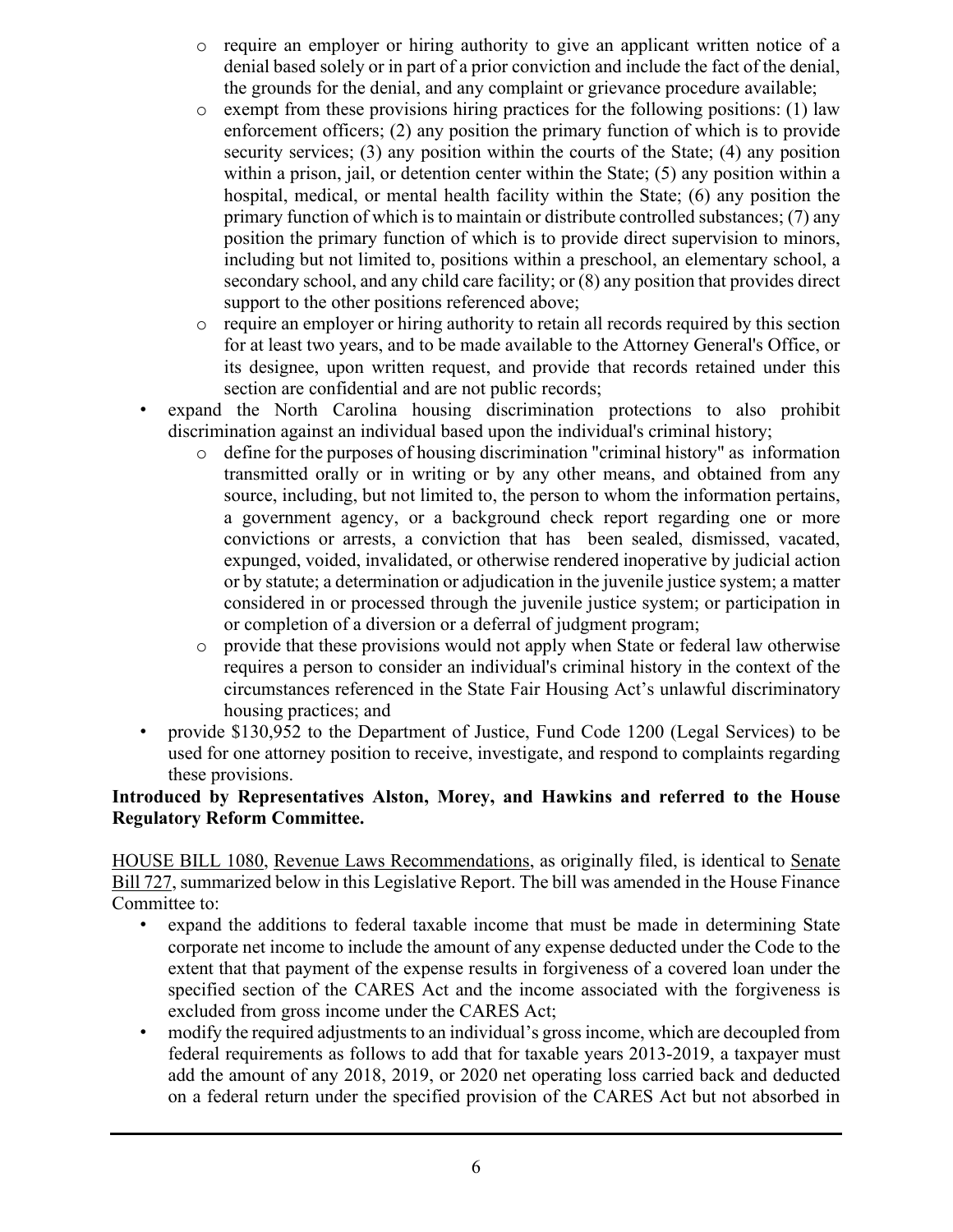that year and carried forward to a subsequent year and to state that the purpose of the adjustment as to decouple from the net operating loss carryback provisions of section 2303 of the CARES Act; and

- add 12 new decoupling provisions and require taxpayers to make the specified additional adjustments to their adjusted gross income as specified relating to deductible 2018, 2019 and 2020 net operating losses, excess business losses, excess net operating loss carryforward deductions, excess interest expense deductions, employer paid qualified education loans excluded from gross income, deductions of qualified charitable contributions, and forgiveness of covered debt on a covered loan; and
- require taxpayers to add the amount of any expenses deducted under the Code to the extent that payment of the expense results in forgiveness of a covered loan under the CARES Act and the income associated with the forgiveness is excluded from gross income under the CARES Act (was, a taxpayer must add the amount of any forgiveness of indebtedness on a covered loan, with the stated purpose of decoupling from the loan forgiveness allowed under the CARES Act).

#### **Introduced by Representatives Howard, Ross, Setzer, and Szoka. The bill as amended was approved by the House Finance Committee and will next be considered by the House Rules Committee.**

HOUSE BILL 1085, Front Line State Employee Hazard Pay/Funds, would require a mandatory State employee required to work during a pandemic or epidemic in order to maintain mandatory operations to be granted hazard pay of at least 1.5 or an equivalent ratio in compensatory time for hours worked onsite up to 40 hours in a work week. The Legislative Research Commission is directed to study the practices of private and local governmental employers in this State regarding hazard pay for their employees and report its findings and any legislative proposals to the 2021 General Assembly upon its convening and \$5 million is provided to the Office of State Budget and Management to fund mandatory employee hazard pay and otherwise implement these provisions. **Introduced by Representatives Hunt, Harrison, Fisher, and Autry and referred to the House Appropriations Committee.**

HOUSE BILL 1087 and HOUSE BILL 1092, Health Care Funding Requests/COVID-19-1 and 19-2, would appropriate \$300,000 from the CARES Act of 2020 to the Department of Health and Human Services for various health care needs related to public health and safety during the COVID-19 pandemic. The bill would allow funds to remain available until December 30, 2020. This bill is considered to be a place holder to appropriate more funding from the CARES Act for health care needs. **Introduced by Representatives Lambeth and Dobson and referred to the House Appropriations Committee**.

HOUSE BILL 1100, Relief for Business/Religious Orgs/COVID-19, would:

- provide that no criminal liability applies to any provision of an executive order issued by the Governor in response to the COVID-19 emergency or a prohibition or restriction issued by a city or a county in response to the COVID-19 emergency that restricts a business owner or religious organization's ability to operate if the owner or religious organization makes reasonable efforts to maintain and enforce social distancing;
- abate all prosecutions for violation of any provisions described above and prohibits charging court costs;
- prohibit a business operating as required from being closed by any law enforcement entity for violation of an executive order if the business is operating in compliance with the requirements;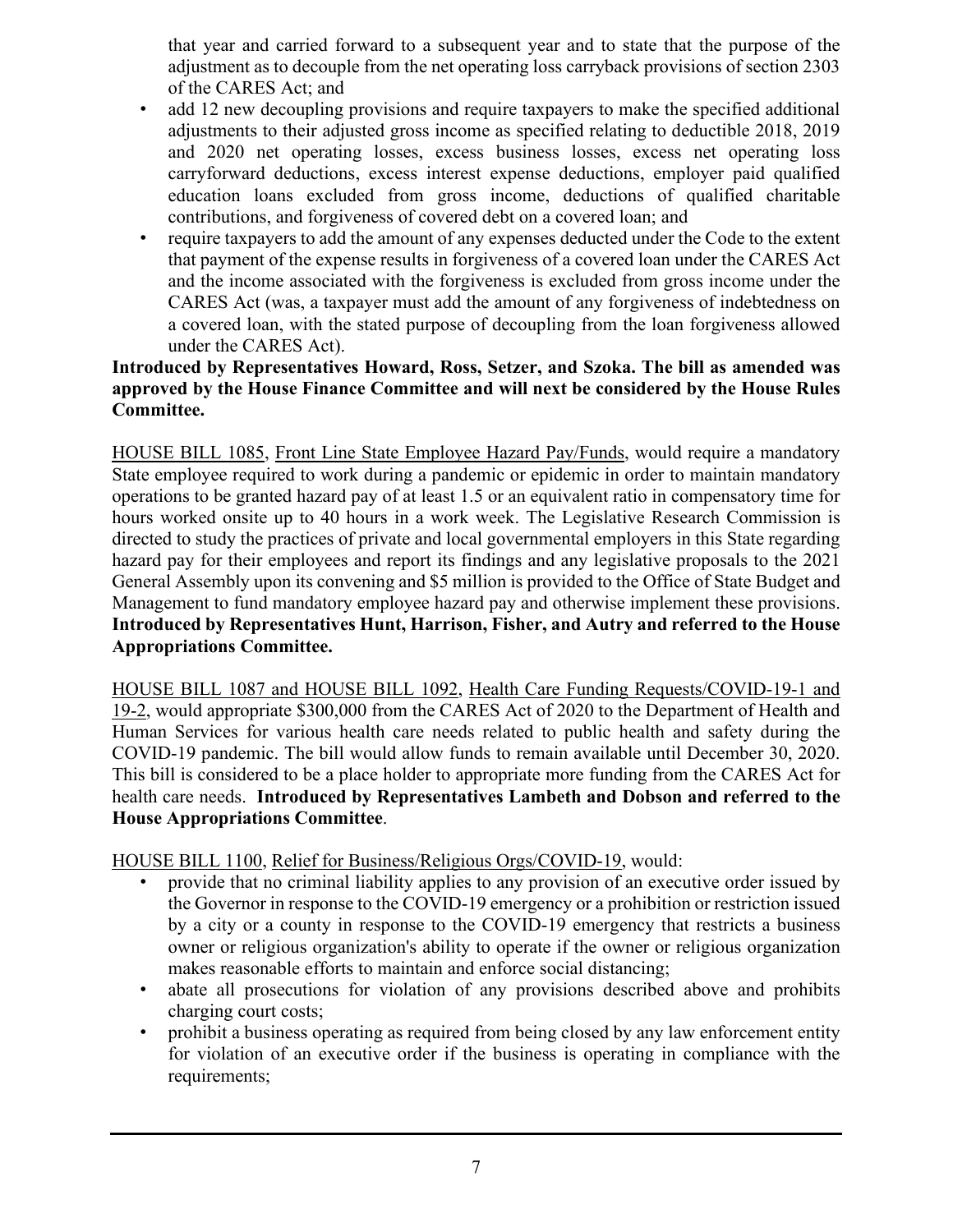- exclude businesses or establishments engaged in providing the use of video gaming machines, but would allow a business or establishment providing the use of video gaming machines along with other goods and services, that otherwise meets the criteria above, to operate the portions of its business that do not involve video gaming machines;
- set the maximum civil fine that may be levied against any person who is liable for a violation at \$5;
- provide \$5,000 to the Department of Commerce to develop and provide educational materials to businesses and religious organizations on the provisions of this act; and
- apply these provisions retroactively to March 23, 2020.

#### **Introduced by Representatives Kidwell, K. Hall, Setzer, and Speciale and referred to the House Judiciary Committee.**

HOUSE BILL 1104, Access to Affordable Health Coverage for All, would direct the Secretaries of the Department of Health and Human Services and the Department of Revenue to collaborate and create a mechanism for the State to provide a refundable premium tax credit that is (1) designed to help eligible individuals who fall into the "coverage gap" afford health insurance purchased through the federal Health Insurance Marketplace, or the Health Benefits Exchange (Exchange), and (2) modeled after the federal refundable premium tax credit for purchasing health insurance on the Exchange. To be considered part of the coverage gap and eligible for the State premium tax credit, a State resident would be required to meet all the outlined minimum requirements. The bill also would provide \$100,000 each to the Department of Health and Human Services and the Department of Revenue to design the program. This is a modified version of Medicaid Expansion. **Introduced by Representative Brockman and referred to the House Rules Committee.**

HOUSE BILL 1105, COVID/Supplementary G.R.E.A.T. Grant Period, would direct the Department of Information Technology to provide a special supplementary grant process to accelerate the provision of broadband access through the Growing Rural Economies with Access to Technology grant program and would provide \$30 million for the broadband grants. **Introduced by Representatives Arp, Saine, B. Jones, and Reives and referred to the House Appropriations Committee.**

HOUSE BILL 1111, Sunshine Amendment, would amend the North Carolina Constitution, if approved by a majority of the qualified voters of the State at a statewide general election to be held in November of 2020, to provide that all State and local government public records are open to inspection and copying and that all State and local government meetings are open to the public. The bill would provide an exemption for these requirements subject to general law passed by twothirds vote in each house of the General Assembly in case of public necessity provided that the law states with specificity the public necessity justifying the exemption and is no broader than necessary to accomplish its stated purpose. All laws that are in effect on January 1, 2021, that limit public access to records or meetings would remain in force until amended or repealed, and rules of court that are in effect on January 1, 2021, that limit access to records shall remain in effect until they are repealed. **Introduced by Representatives Setzer and Ross and referred to the House State and Local Government Committee.**

HOUSE BILL 1121, Legislative Transparency, would provide \$15,000 from the General Fund to the General Assembly, Division of Information Systems, to be used to: (1) determine how to enhance the North Carolina General Assembly's current web-based bill tracking system; and (2) plan, install, deploy, and test a closed captioning system for video broadcasts and video replays of daily legislative sessions and any recorded committee meetings. **Introduced by Representatives Ball, John, and Lofton and referred to the House Appropriations Committee.**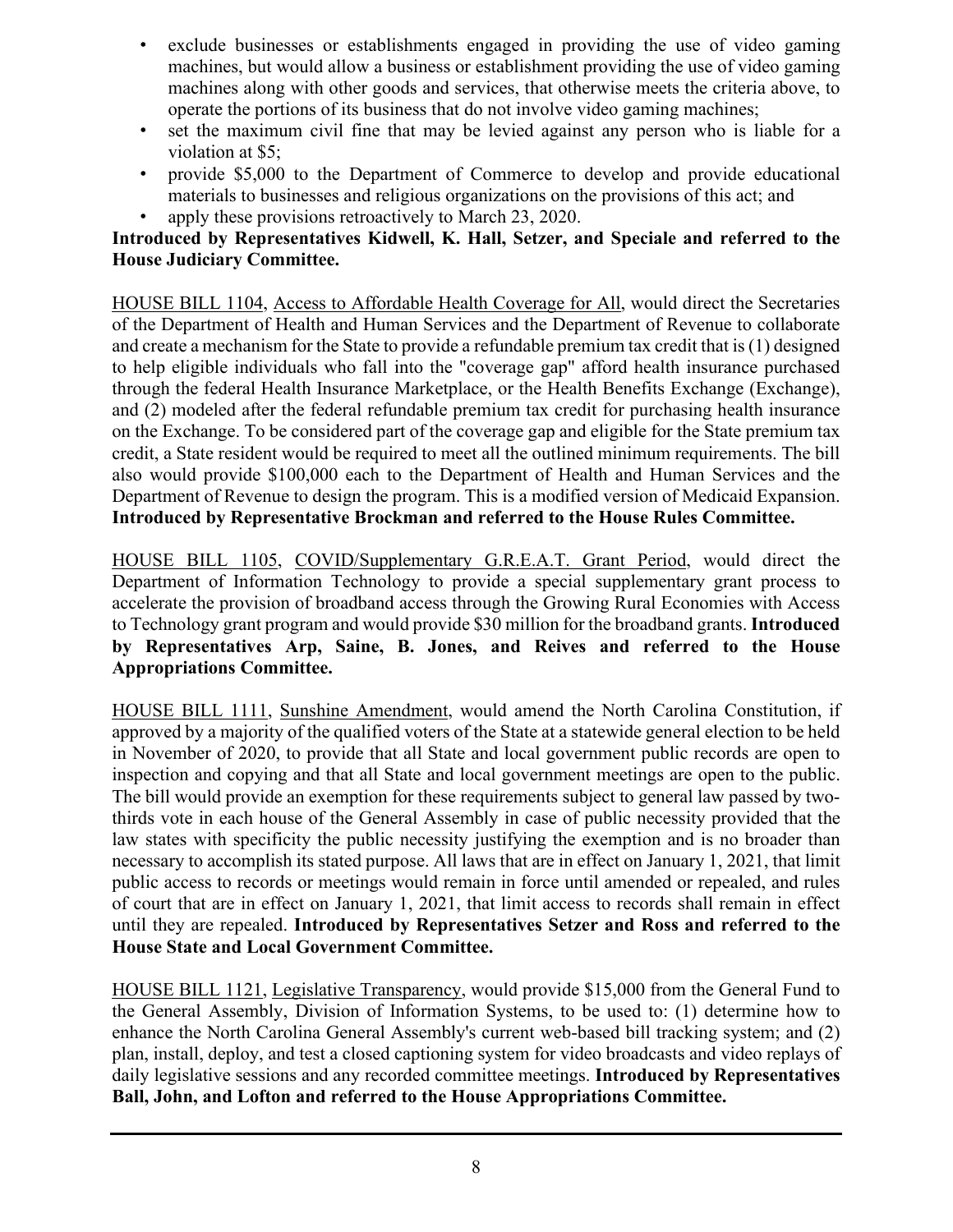HOUSE BILL 1122, Provide Affordable Broadband Access to NC, would make various changes to the laws regarding broadband deployment and access in the state, including:

- requiring every health benefit plan in North Carolina to provide coverage and reimbursement for virtual health care effective January 1, 2021;
- requiring reimbursement for consultations via virtual health care to be equivalent for the reimbursement for the same service provided in person;
- prohibiting an insurer from requiring prior authorization for telehealth or virtual health care services;
- prohibiting a health benefit plan from limiting the originating site or the distant site for telehealth or virtual health services;
- requiring health benefit plans to reimburse physical therapy, occupational therapy, and speech therapy delivered through telehealth;
- allowing a health benefit plan to require a deductible, co-payment, or coinsurance for a covered health care service delivered by telehealth by a preferred or contracted provider, in the same manner as services face-to-face; and
- requiring health benefits plans to reimburse providers for a covered health care service delivered by telehealth at a level no less than that had the service been provided face-toface;
- authorizing the Department of Information Technology, in consultation with the Department of Public Instruction, to:
	- o establish and administer a pilot Homework Gap Grants program to provide Internet access to students and teachers who do not have, or who cannot afford, home Internet service; and
	- o initiate a one-year grant program that will serve as the foundation for a long-term solution for students and teachers who lack broadband service, which grants provided to Local Education Agencies to purchase equipment and services for individual student and teacher use and to provide Wi-Fi on school buses; and
- making changes to the Growing Rural Economies with Access to Technology (GREAT) program to define *low-cost service offering* and *underserved areas*.

#### **Introduced by Representatives Queen, Russell, Brewer and Hunt and referred to the House Rules Committee.**

HOUSE BILL 1140, Labor/Domestic Workers' Bill of Rights/Funds, would enact the Domestic Workers' Bill of Rights to:

- define a *domestic worker* as a person employed in a home or residence for the purpose of caring for a child, serving as a companion to a sick, convalescing or elderly person, housekeeping, or for any other domestic service purpose, but would not include any individual who is engaged in providing companionship services, and who is employed by an employer or agency other than the family or household using his or her services;
- provide that a domestic worker is entitled to at least 24 consecutive hours of rest in each and every calendar week, and may not be required to work on his or her day of rest;
- set out specific holidays to which a domestic worker is entitled;
- provide for remedies and enforcement of these rights; and
- provide \$200,000 each to the Departments of Labor and Justice to fund educational efforts concerning, and enforcement efforts pertaining to these provisions.

#### **Introduced by Representatives Hawkins and Alston and referred to the House Rules Committee.**

HOUSE BILL 1141, Study Implicit Bias Program/Maternal Health, would require the Department of Health and Human Services to study whether implementing an evidence-based implicit bias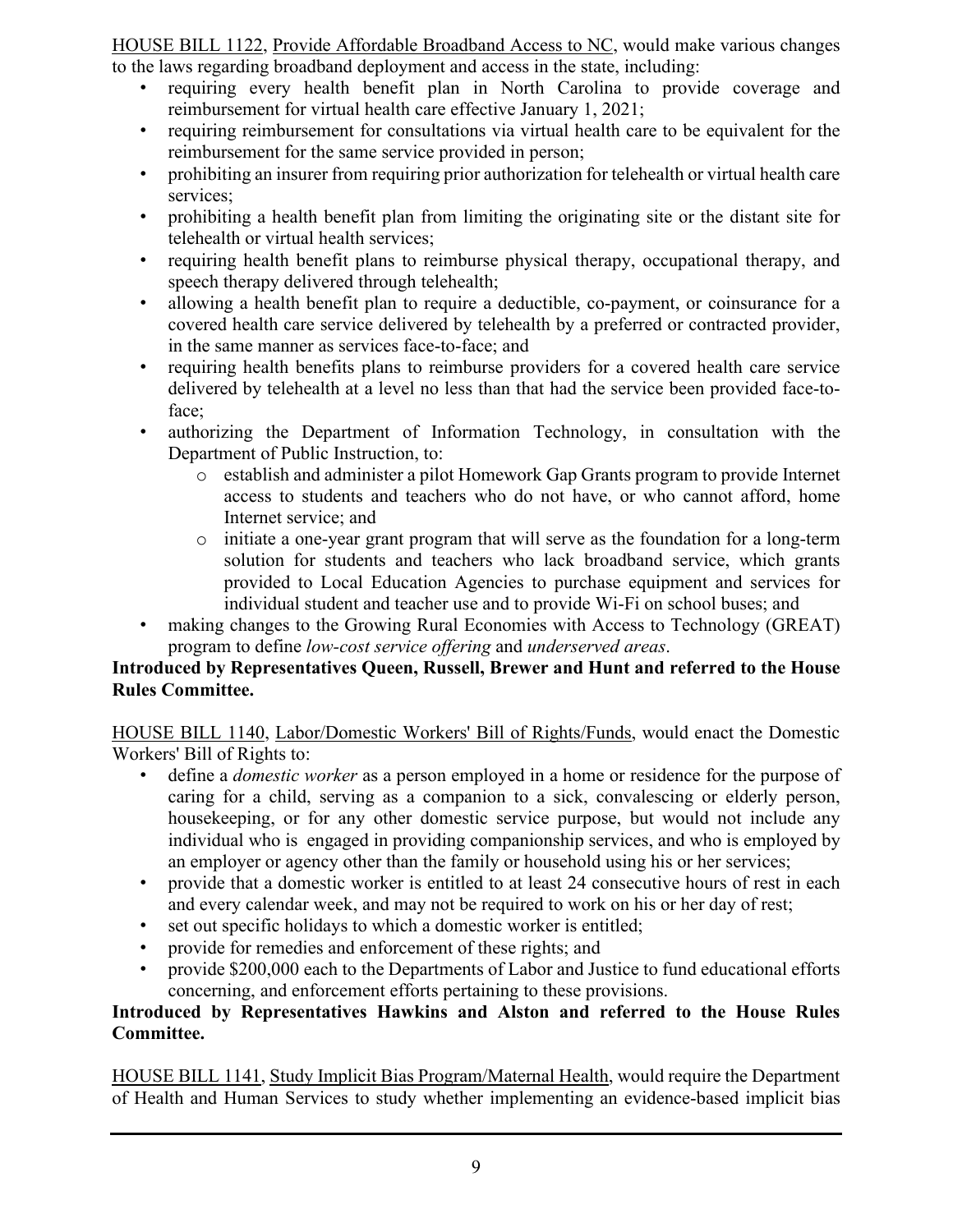program for all health care providers involved in perinatal care would improve maternal health and reduce infant mortality rates among African Americans. The study would include specified components, including: (1) identification of previous or current unconscious biases and misinformation; (2) identification of personal, interpersonal, institutional, structural, and cultural barriers to inclusion; (3) corrective measures to decrease implicit bias at the interpersonal and institutional levels; (4) discussion on power dynamics and organizational decision making; and (5) discussion on health inequities within the perinatal care field. The bill would appropriate \$50,000 to conduct the study, and findings would be reported by April 15, 2021. **Introduced by Representatives Hawkins and von Haefen and referred to the House Appropriations Committee.**

HOUSE BILL 1142, Benefit Parity for EMS/TSERS/LGERS, would align benefits for EMS personnel with benefits for law enforcement officers under the Teachers' and State Employees' Retirement System, the Local Governmental Employees' Retirement System, the Supplemental Retirement Income Plan and the Separate Insurance Benefits Plan. **Introduced by Representative Logan and referred to the House Pensions and Retirement Committee.**

HOUSE BILL 1143, Modify Tax on Marijuana Products, would enact the North Carolina Medical Cannabis Act to authorize the medical use of cannabis. The bill includes provisions regarding protections for, prohibitions, restrictions, and limitations on medical use of cannabis, and directs the North Carolina Department of Agriculture and Consumer Services to establish a medical cannabis supply system that (i) provides a safe, regulated supply of cannabis appropriate for medical use by qualified patients who hold valid registry identification cards, and (ii) generates sufficient revenue for the Department to maintain and operate the system. The bill would provide affirmative defenses for qualified patients and caregivers as well as immunity for physicians for recommending the medical use of cannabis or providing written certification for the medical use of cannabis. The bill would establish the North Carolina Cannabis Research Program to develop and conduct studies designed to ascertain the general safety and efficacy of using cannabis for medical treatment, and would enact an excise tax on medical marijuana and synthetic cannabinoids used in place medical marijuana. In addition, dealers of medical marijuana would be required to provide their name, address, social security number, and phone number, as well as the name, address, phone number, and illness of each person to whom the dealer distributes medical marijuana, and the dealer would bear the burden of proof in establishing that marijuana distributed was medical marijuana. **Introduced by Representative Montgomery and referred to the House Rules Committee.**

HOUSE BILL 1162, Living Donor Protection Act, would prohibit an insurer from refusing to insure, limiting coverage to, or discriminating against an individual based solely on the status of an individual as a living organ donor, including charging a different amount for the same coverage. The protection would apply to health benefit plans and life, accident, and health, accident, disability, disability income, and long-term care insurance policies. In addition a tax credit would be provided for live organ donors at the lesser of the live organ donation expenses or \$5,000 and policies would be implemented to provide permanent, full-time State employees with up to 30 days of paid leave to serve as a living organ donor and seven days for serving as a bone marrow donor. **Introduced by Representatives Shepard, P. Jones and Willingham and referred to the House Health Committee.**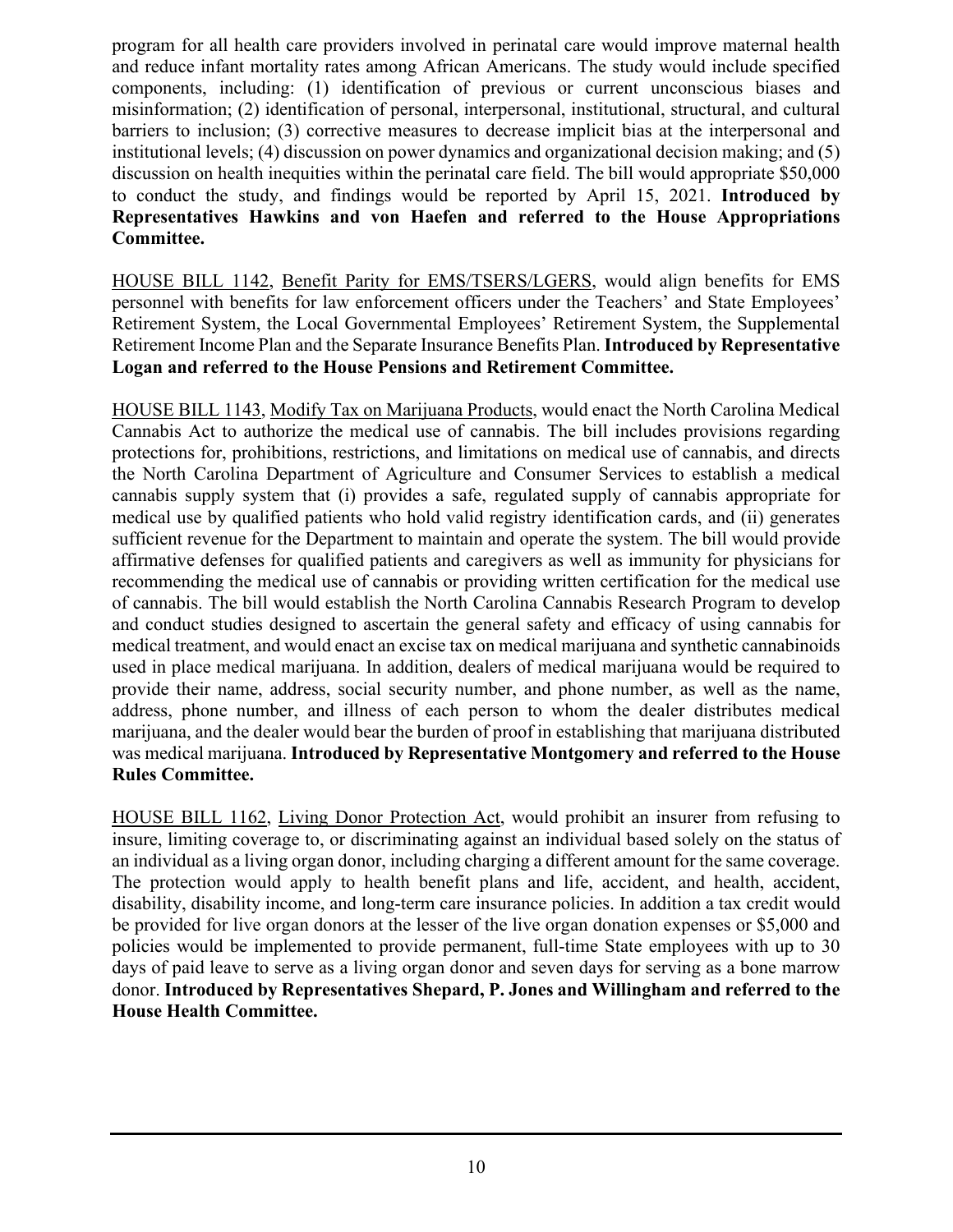#### SENATE BILL 712, NC Freedom to Work Act, would:

- provide criminal immunity for any violation of the following five executive orders, issued by the Governor between March 17, 2020, and April 23, 2020 regarding the COVID-19 pandemic, and any subsequent extensions or amendments thereto:
	- o [No. 118](https://files.nc.gov/governor/documents/files/EO118.pdf) (limits the sale of food and beverages to carry-out, drive-through, and delivery only);
	- o [No. 120](https://files.nc.gov/governor/documents/files/EO120.pdf) (closes K-12 public schools statewide through May 15, bans mass gatherings of more than 50 people and closes some businesses);
	- o [No. 121](https://files.nc.gov/governor/documents/files/EO121-Stay-at-Home-Order-3.pdf) (issues a statewide Stay at Home Order beginning Monday, March 30, 2020, at 5 p.m. until April 29, 2020, and directs people to stay at home except to visit essential businesses, to exercise outdoors or to help a family member. Bans gatherings of more than 10 people and directs everyone to physically stay at least 6 feet apart from others.);
	- o [No. 131](https://files.nc.gov/governor/documents/files/EO131-Retail-Long-Term-Care-Unemployment-Insurance.pdf) (issues stronger social distancing requirements for retail stores still operating, makes earlier COVID-19 guidelines mandatory for nursing facilities and issues changes to speed up certain benefit payments to those who are out of work.); and
	- o [No. 135](https://files.nc.gov/governor/documents/files/EO135-Extensions.pdf) (extends until May 8, North Carolina's Stay at Home (Executive Order 121) as well as other orders regarding the closures of restaurants for dine-in service, bars and other close-contact businesses);
- provide criminal immunity for violation of any executive order issued after April 23, 2020, in response to the COVID-19 emergency pursuant to specified statutory authority regarding state of emergencies;
- further provide that all prosecutions for violations of these executive orders are abated;
- provide criminal immunity for any violation of local prohibitions and restrictions that mirror or exceed the limitations contained in the above described executive orders in response to the COVID-19 emergency, and provide that all prosecutions for violations of such prohibitions or restrictions are abated;
- cap civil penalties for any violation of these local prohibitions or restrictions at \$25 for the first violation and \$1 per day for each subsequent violation, and provide for citizen refunds of fines already collected less \$25 for the first violation and \$1 per day for each subsequent violation, and any amount deposited pursuant to the constitutional requirement concerning county school funds;
- prohibit disciplinary action by occupational licensing boards against any licensee who violates any of the described executive orders or local prohibitions or restrictions;
- make the provisions apply retroactively to March 17, 2020; and
- appropriate \$5,000 to the Secretary of State to provide the public with educational materials relating to the act, and require consultation with State occupational licensing boards in the development and dissemination of the materials.

#### **Introduced by Senators Daniel, Sawyer, and Ford and referred to the Senate Rules Committee.**

SENATE BILL 727, Revenue Laws Recommendations, would make a variety of changes to the State's revenue laws, including:

• expanding the additions to federal taxable income that must be made in determining State corporate net income to include: (1) a taxpayer's interest expense deduction that exceeds the interest expense deduction allowed under the Code as of January 1, 2020, for the 2019 and 2020 taxable year (provides that the provision is meant to decouple from the modification of limitation on business interest allowed under the CARES Act); and (2) the amount of any forgiveness of indebtedness on a covered loan, as defined in the federal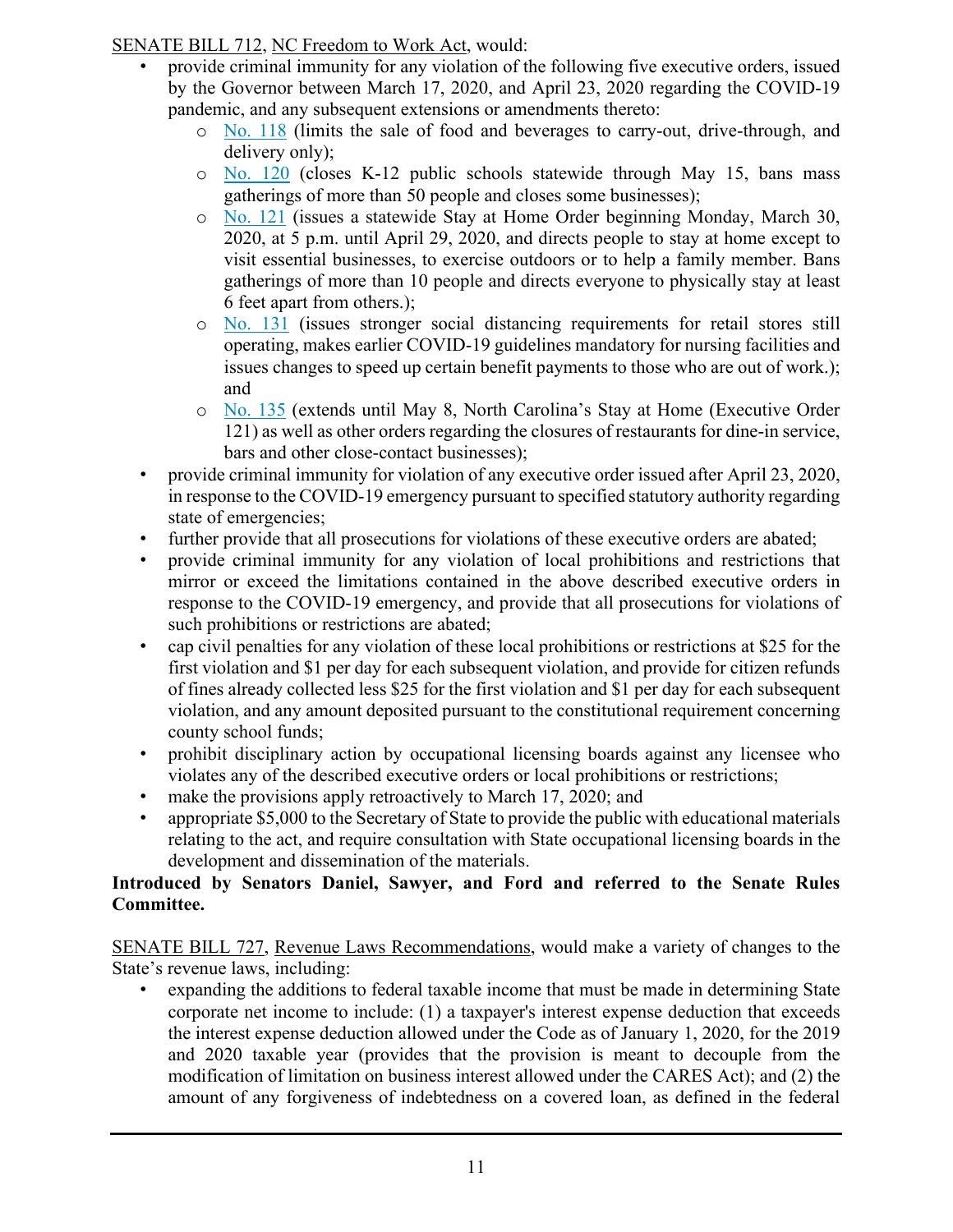CARES Act (provides that this provision is meant to decouple from the loan forgiveness allowed under the federal CARES Act) **Basically, this allows NC to tax the PPP Loan proceeds that are forgiven under the CARES Act**;

• providing that, for taxable years beginning on or January 1, 2021, a taxpayer can only carry forward the charitable contributions from taxable year 2020 that exceed the applicable percentage limitation for the 2020 taxable year allowed;

modifying the allowable itemized deduction an individual may elect to deduct from their gross income for mortgage expense and property tax to prohibit the amount allowed as a deduction for interest paid or accrued during the taxable year under the Code with respect to any qualified residence from including the amount for mortgage insurance premiums treated as qualified residence interest for taxable years 2014 through 2020 (currently, limited to taxable year 2014, 2015, 2016, and 2017);

• modifying the required adjustments to an individual's gross income, which are decoupled from federal requirements. Requires the taxpayer to add the amounts excluded from the taxpayer's gross income for the discharge of qualified principal residence indebtedness and qualified tuition and related expenses under the Code for taxable years 2014 through 2020 (currently, limited to taxable year 2014, 2015, 2016, and 2017);

adding new decoupling provisions and requiring taxpayers to make the specified additional adjustments to their adjusted gross income as specified relating to deductible 2018, 2019 and 2020 net operating losses, excess business losses, excess net operating loss carryforward deductions, excess interest expense deductions, employer paid qualified education loans excluded from gross income, deductions of qualified charitable contributions, and forgiveness of covered debt on a covered loan;

- amending the definition of *overdue tax debt* as any part of a tax debt that remains unpaid 60 days or more (was, 90 days or more) after it becomes collectible under state law and excludes tax debt for which an installment agreement was in place for the tax debt within 60 days (was, 90 days) after the tax debt become collectible;
- providing for a collection assistance fee of 20% to be imposed on any overdue tax debt (previously, imposed on an overdue tax debt that remains unpaid 60 days or more after the debt is deemed collectible under state law); and
- requiring notification to the taxpayer that the fee will be imposed at least 60 days prior to its imposition and allows the Department to include the fee notice on the notice of collection.

#### **Introduced by Senator Newton and referred to the Senate Rules Committee.**

SENATE BILL 730, The No Patient Left Alone Act, would:

- establish the right for any minor admitted to a licensed hospital to designate a parent, guardian or person standing in loco parentis to have the unrestricted privilege of being present while the minor patient is receiving hospital care;
- establish the right for every adult admitted to a licensed hospital to designate a spouse or health care agent to have the unrestricted privilege of being present while the adult is receiving hospital care;
- provide that these rights cannot be affected by any termination, suspension or waiver by the hospital, the Department of Health and Human Services (DHHS) or a gubernatorial disaster or emergency declaration;
- bar licensed hospitals from requiring a patient to waive the rights granted by the statute; and
- require that each licensed hospital post information materials developed by DHHS explaining theses rights.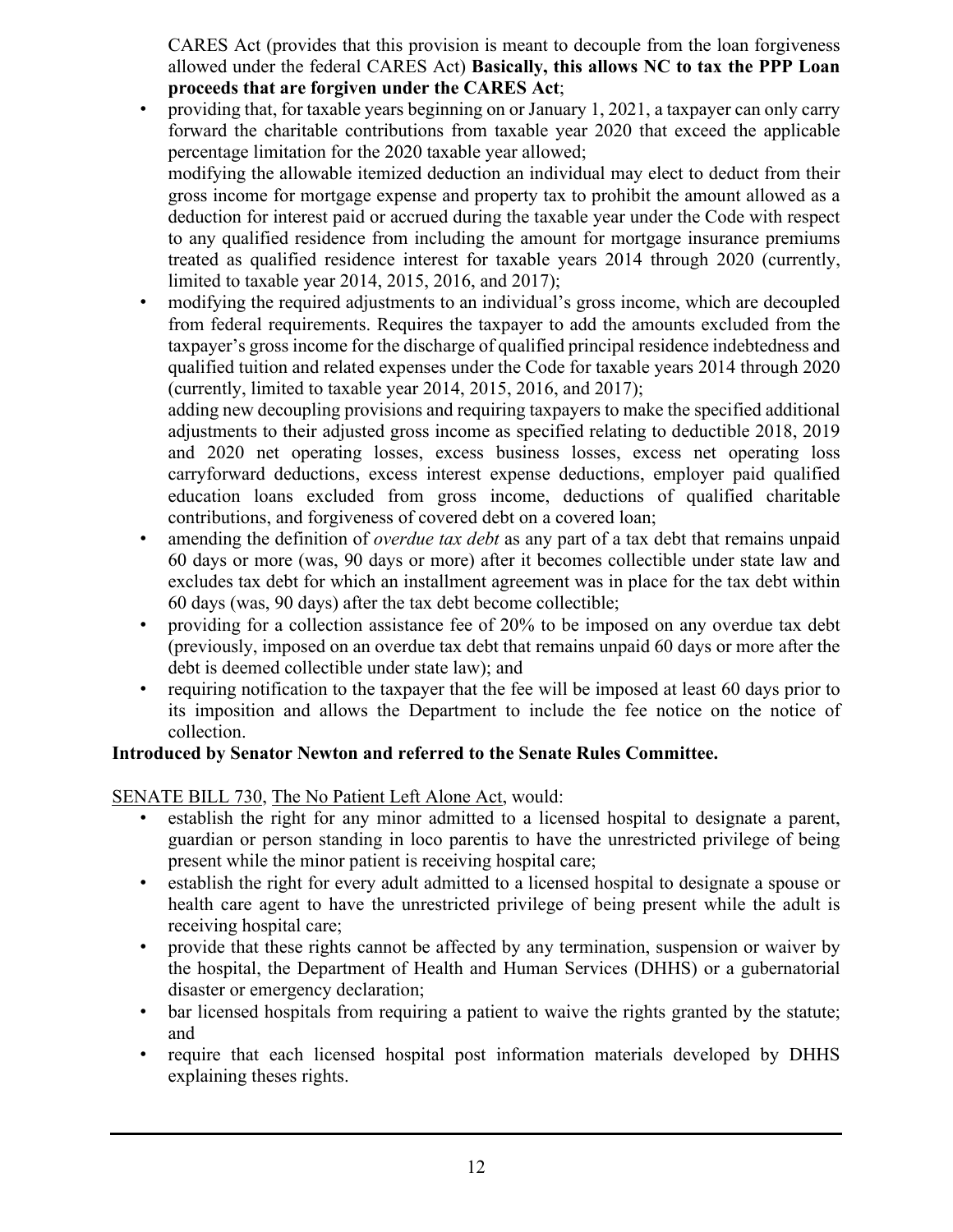#### **Introduced by Senators Daniel, Perry and Krawiec and referred to the Senate Rules Committee.**

SENATE BILL 732, Create Medicaid Access to Doula Services, would:

- direct the Department of Health and Human Services to submit an amendment to the Centers for Medicare and Medicaid Services (CMS) adding coverage under the NC Medicaid for antepartum, intrapartum and postpartum services provided to a pregnant recipient by a doula;
- require the coverage to include labor and delivery support for at least four visits during the antenatal period and seven visits during the postpartum period;
- require the described coverage to begin August 1, 2021;
- appropriate \$500,000 in nonrecurring funds for the 2020-21 fiscal year to make necessary changes to NCTracks;
- direct DHHS Division of Health Benefits to study seven specified components in preparation for the addition doula coverage: (1) the necessary qualifications required for a doula to be enrolled as a provider, (2) the scope, definition and clinical coverage policy to be used, (3) the billing codes to be used, (4) the ways other states have implemented such coverage, (5) the appropriate rate schedule, (6) any anticipated costs and savings to the Medicaid program and (7) the potential impact that doula coverage may have on infant and maternal mortality; and
- direct the study to be completed by April 1, 2021.

#### **Introduced by Senators Murdock, Waddell and Marcus and referred to the Senate Rules Committee.**

SENATE BILL 734, Reinstate Earned Income Tax Credit, would reenact the earned income tax credit and establish the credit at five per cent. The credit would be effective for taxable years beginning on or after January 1, 2024. **Introduced by Senators deViere, Foushee, and Garrett and referred to the Senate Rules Committee.**

SENATE BILL 735, Study GenX Health Impacts, would require the Department of Health and Human Services (DHHS) to develop and implement a biomonitoring health study program in consultation with the Department of Environmental Quality to identity and measure concentrations of toxic chemicals in the population within the PFAS Study Area that was exposed to PFAS chemicals. The study would establish foundational baseline data to support future epidemiological and public health studies and to assess the effectiveness of public health efforts and regulatory programs to decrease exposure to specific toxic chemicals. The PFAS Study area would be defined as the area within 100 miles of the boundary of the industrial facility located at 22828 NC Highway 87 in Fayetteville. DHHS would be required to complete the study by December 31, 2022, and would require progress reports every six months to the NC General Assembly, beginning by January 1, 2021. **Introduced by Senators DeViere, Murdock, and Peterson and referred to the Senate Rules Committee.**

SENATE BILL 739, Personal Delivery Device/PDD/Delivery Robots, would enact new provisions regulating personal delivery devices and companies, including requiring annual registration with the Secretary of State and maintenance of general liability insurance. Personal delivery device would be defined as an electrically powered device for transporting cargo that is equipped with automated driving technology that enables the operation of the device with the remote support and supervision of a human. **Introduced by Senators Perry, Searcy, and Sawyer and referred to the Senate Commerce and Insurance Committee.**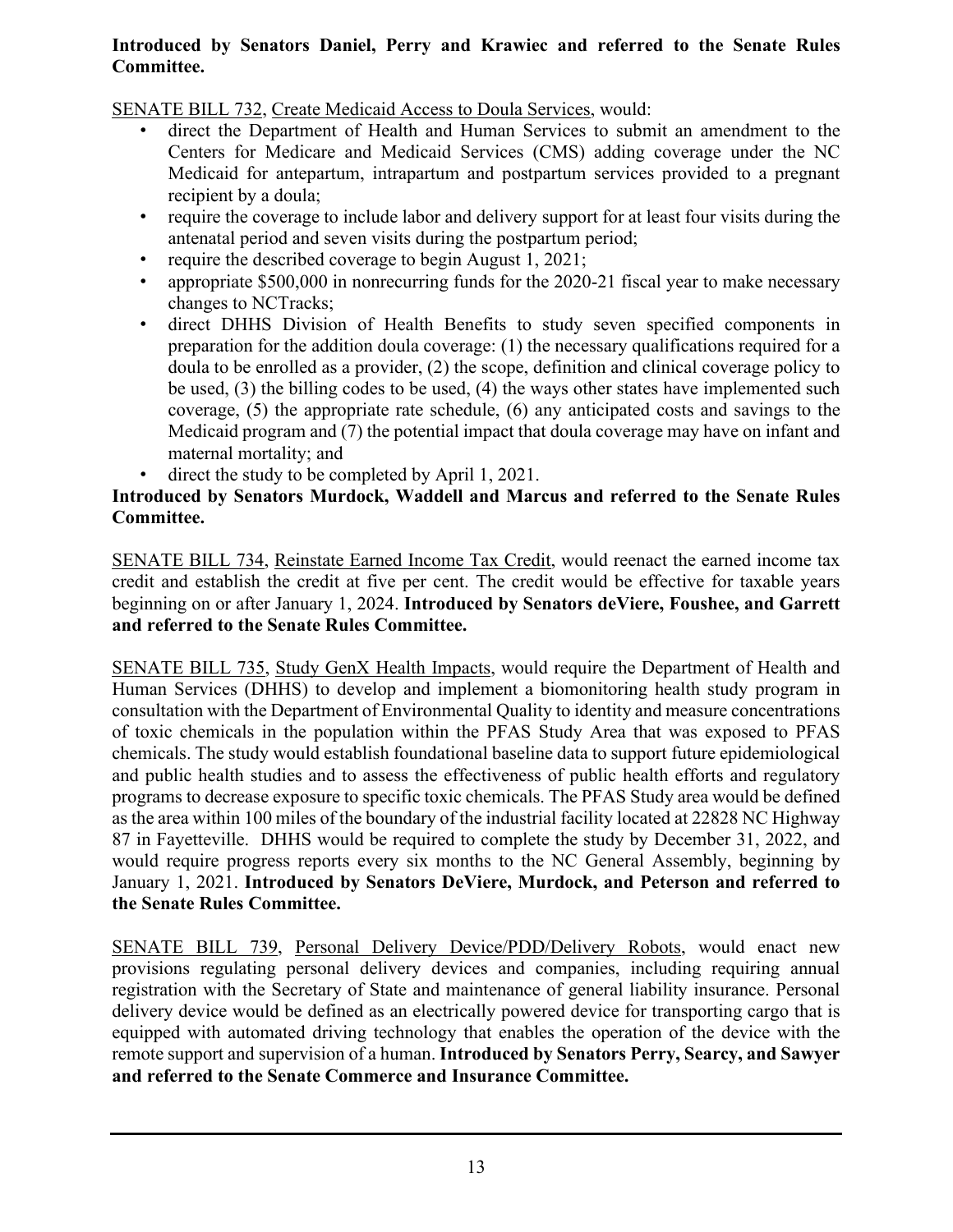#### SENATE BILL 740, Front Line State Employee Hazard Pay/Funds, is identical to House Bill 1085, summarized above in this Legislative Report. **Introduced by Senators Peterson and Garrett and referred to the Senate Rules Committee.**

SENATE BILL 742, Increase Veterans Access to Health Care, would:

- state the General Assembly's intent to expand Medicaid eligibility to veterans who meet the following qualifications: (1) have a modified adjusted gross income below 100% of the federal poverty level; (2) are 19 or older, and under 65; (3) are not entitled to or enrolled in Medicare benefits; and (4) are not otherwise eligible for Medicaid coverage;
- define a veteran as a State resident who is entitled to any benefits or rights under the laws of the US by serving in and discharging honorably from the US Armed Forces;
- state the General Assembly's intent that the costs associated with Medicaid expansion to the veteran population described above be paid entirely from: (1) the General Fund; (2) an increase in assessments on hospitals similar to the Hospital Provider Assessment Act; and (3) a tax on prepaid health plan premiums and an assessment on managed care organizations operating in this State; and
- appropriate \$250,000 in nonrecurring funds for 2020-21 for planning and preparation related to implementation of the Medicaid coverage described in this act.

#### **Introduced by Senators deViere, Mohammed and Fitch and referred to the Senate Rules Committee.**

SENATE BILL 746, Advisory Panel on Cancer Research Recs, would designate the central cancer registry as the lead agency for cancer cluster inquiries and investigations in the State and require the hiring of a cancer epidemiologist to be the lead. The bill would create the Cancer Cluster Subcommittee of the Advisory Committee on Cancer Coordination and Control Subcommittee to provide advice and assistance on the enhanced statewide cancer cluster protocol and any Statelevel cancer cluster activities. The registry would be directed to develop and implement a one-year pilot project by October 1, 2020, to establish a statewide environmental public health tracking web portal that allows users to view aggregated environmental health data. The bill would appropriate funds for hiring and implementation. **Introduced by Senators Sawyer, Perry and Johnson and referred to the Senate Rules Committee.**

SENATE BILL 748, Expand Mixed Beverage Sale During Pandemic, would authorize the Chairman of the ABC Commission to allow mixed beverage permittees to engage in retail sales for consumption off the premises, including delivery by the permittee, an employee of the permittee, or independent contractor, and make corresponding authorizations concerning delivery service permittees. The products sold or delivered under this provision would have to be: (1) packaged in a container with a secure lid or cap and in a manner designed to prevent consumption without removal; (2) sold only with food; and (3) limited to two servings per meal or food item ordered. The bill would provide \$50,000 to the ABC Commission for the 2019-20 fiscal year to implement these provisions. This authorization would expire on the date that Executive Order 116, declaring a state of emergency to coordinate COVID-19 response, expires or is rescinded. **Introduced by Senators Peterson and Chaudhuri and referred to the Senate Rules Committee.**

SENATE BILL 757, Appointment of North Carolina Surgeon General, would establish the position of North Carolina Surgeon General for the State of North Carolina and provide \$150,000 to the Office of the Governor for the position. The NC Surgeon General would:

- be appointed by the Governor to serve as the State's chief public health advocate;
- serve for a term of four years, which would run concurrently with the term of the Governor;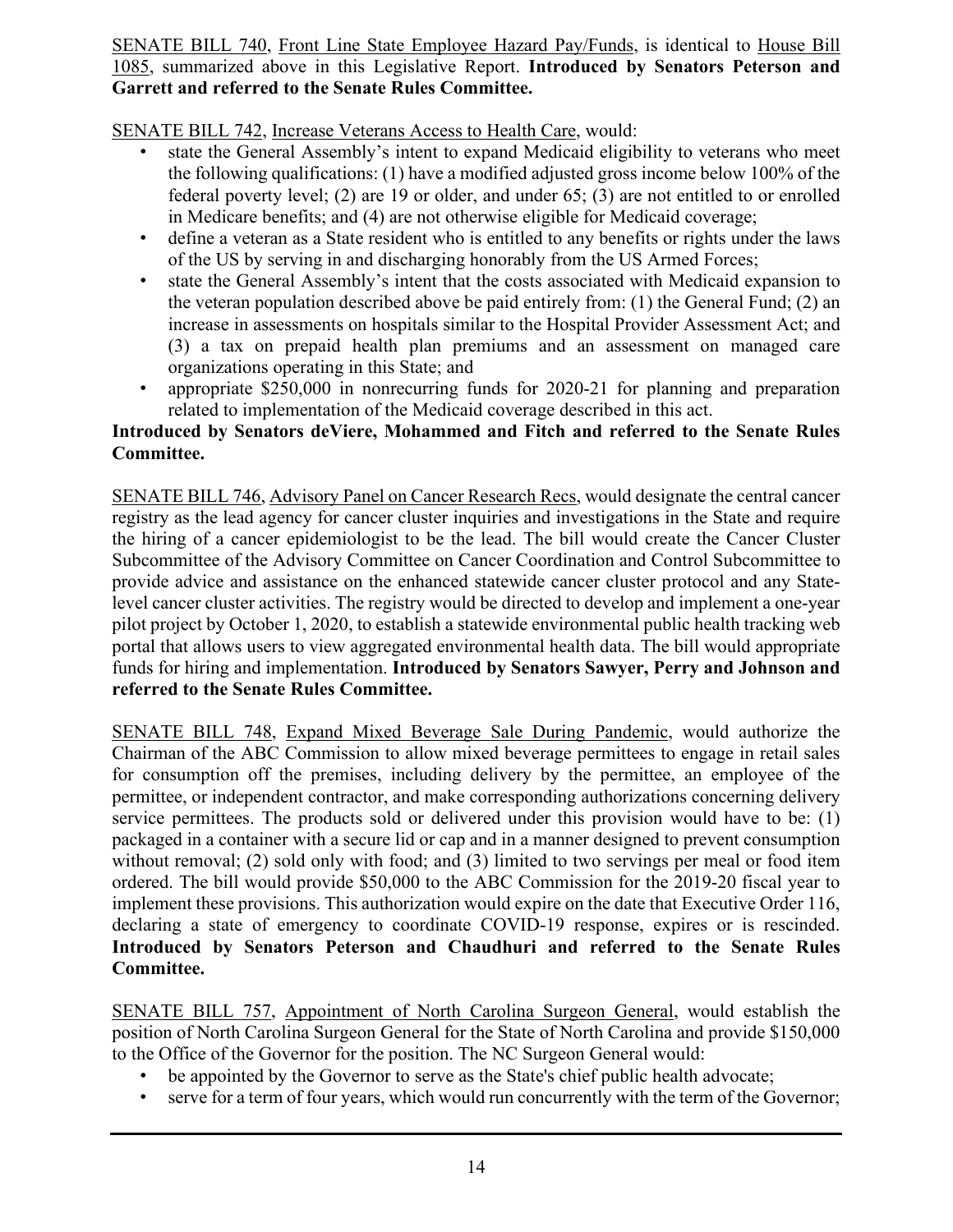- have their appointment, beginning January 1, 2024, subject to confirmation by the Senate;
- be able to be appointed to consecutive terms;
- report directly to the Governor and work closely with the Secretary of the North Carolina Department of Health and Human Services to ensure compliance with the strategic plans, policies, and implementation activities of the Department of Health and Human Services;
- advise the Governor and the Secretary on health policy and be a key spokesperson for the State on public health issues throughout the State by providing North Carolina residents with the best medical and scientific evidence on current health issues through public health reports and other tools of public communication; and
- meet the following qualifications:
	- o be a physician licensed to practice medicine in this State;
	- o possess exceptional communication skills across multiple platforms, including scientific and community forums, policy-making venues, and traditional and digital media outlets;
	- o be a recognized leader in addressing the root causes of health disparities; and
	- o have a demonstrated commitment to serving individuals whose health outcomes are at risk due to social determinants of health such as food insecurity, housing instability, unmet transportation needs, and interpersonal violence.

### **Introduced by Senator Nickel and referred to the Senate Rules Committee.**

SENATE BILL 758, Trampoline Park Regulation/Study/Funds, would expand regulatory provisions concerning financial responsibility at zip line and challenge courses to include trampoline parks. Trampoline park owners or operators would be required to carry insurance coverage of at least \$1 million per occurrence and \$2 million per aggregate against liability for injury to persons or property arising out of the facility's operation or use of the device. The bill would appropriate \$50,000 for a study of financial liability of trampoline parks in North Carolina by the Department of Labor. **Introduced by Senator Nickel and referred to the Senate Rules Committee.**

SENATE BILL 762, Clarify Motor Vehicle Cause of Death, would require, upon a person's death due to motor vehicle collision, that the medical examiner of the county in which the deceased's body is found be notified and state on the certificate of death when the manner of death was a motor vehicle collision. The bill would appropriate \$5,000 in nonrecurring funds to update the State's certificate of death form to include collision by motor vehicle as a manner of death. **Introduced by Senators Edwards, Sawyer and Daniel and referred to the Senate Rules Committee.**

SENATE BILL 763, Pay Equity for Essential Employees, would allow a taxpayer to deduct from the taxpayer's adjusted gross income a percentage of income that (1) is earned by an essential employee and (2) is derived from activities for which the employee is deemed essential during the period of March 28, 2020, to December 31, 2020. For these purposes, an "essential employee" would mean an employee working in a critical infrastructure sector identified by the Cybersecurity & Infrastructure Security Agency of the United States Department of Homeland Security in the advisory list published on March 28, 2020. The percentage would be as follows: (1) the first  $$100,000$  of income, fifty percent (50%); and (2) for the portion of income above  $$100,000$ , seventy percent (70%). **Introduced by Senators Smith and Nickel and referred to the Senate Rules Committee.**

SENATE BILL 769, Municipal Broadband Expansion, would: (1) authorize cities and counties to purchase, lease, construct, and operate facilities to support intragovernmental services for the city's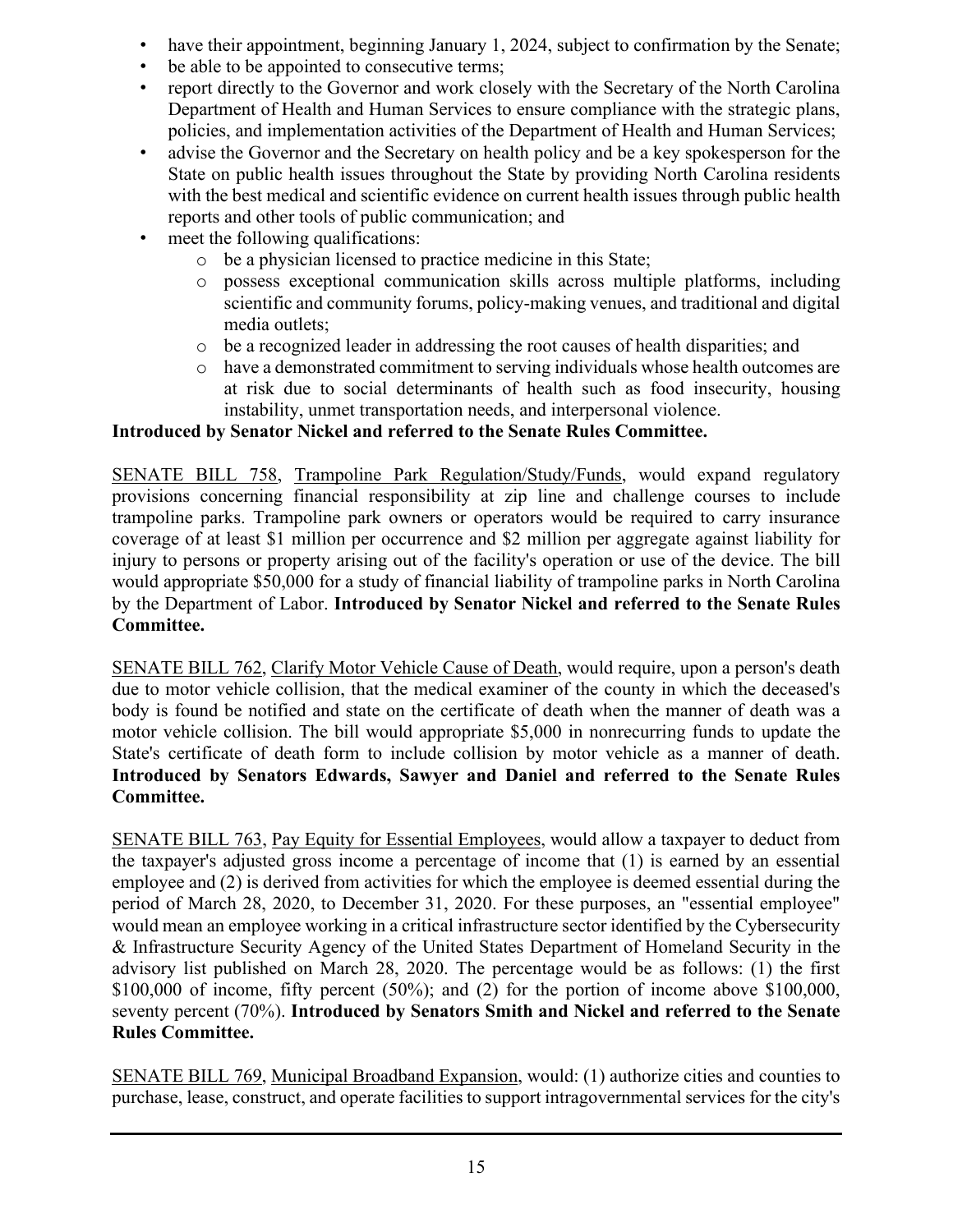or county's internal governmental purposes, including wired or wireless network facilities; and (2) provide \$50,000 to the Department of Information Technology, Broadband Infrastructure Office, to assist local governments in planning and implementing broadband infrastructure expansion**. Introduced by Senators deViere, Searcy, and Foushee and referred to the Senate Rules Committee.**

SENATE BILL 773, Universal License Recognition Act, would require occupational licensing boards to issue a license, certification, or registration to any applicant who establishes residency in this State and satisfies all of the following:

- is currently licensed, certified, or registered in at least one other jurisdiction in the discipline applied for in this State at the same or substantially equivalent practice level, as determined by the occupational licensing board;
- has been licensed, certified, or registered by another jurisdiction for at least one year;
- has passed an examination required for the license, certification, or registration in the jurisdiction in which the applicant holds a current license, certiication, or registration, if an examination was required;
- is in good standing in all jurisdictions in which the applicant holds a license, certification, or registration;
- has not voluntarily surrendered a license, certification, or registration, or had a license, certification, or registration revoked in any other jurisdiction as a result of unprofessional conduct;
- has met all minimum education, clinical supervision, or work experience requirements in all states that the applicant holds a license, certification, or registration at the time of application;
- does not have any active or pending disciplinary actions from an occupational licensing board in another jurisdiction, and, if applicable, the occupational licensing board has completed verification as provided;
- does not have a disqualifying criminal history record, as determined by the occupational licensing board; and
- has paid all applicable fees.

The bill would further require occupational licensing boards to:

- determine and verify, when an applicant has prior disciplinary actions from an occupational licensing board at the time of application, that the disciplinary action is pending or resolved, and, if applicable, that corrective action has been taken, or if the disciplinary action is pending, to suspend the application process for any license, certificate, or registration until the disciplinary action has been resolved;
- publish a document on its website that lists the specific criteria or requirements for licensure, certification, or registration by the board, and any necessary documentation needed for satisfying the requirements; and
- include in its annual report to the Secretary of State, the Attorney General, and the Joint Legislative Administrative Procedure Oversight Committee the number of individuals who applied for, received, or were denied licensure, certification, or registration in accordance with these provisions.

#### **Introduced by Senators Edwards, Wells, and Sanderson and referred to the Senate Rules Committee.**

SENATE BILL 781, Freedom of Speech/Press/Exercise of Religion, would prohibit the Governor or a governing body of a municipality or county from prohibiting or restricting any of the following by executive order, ordinance, prohibition, or restriction: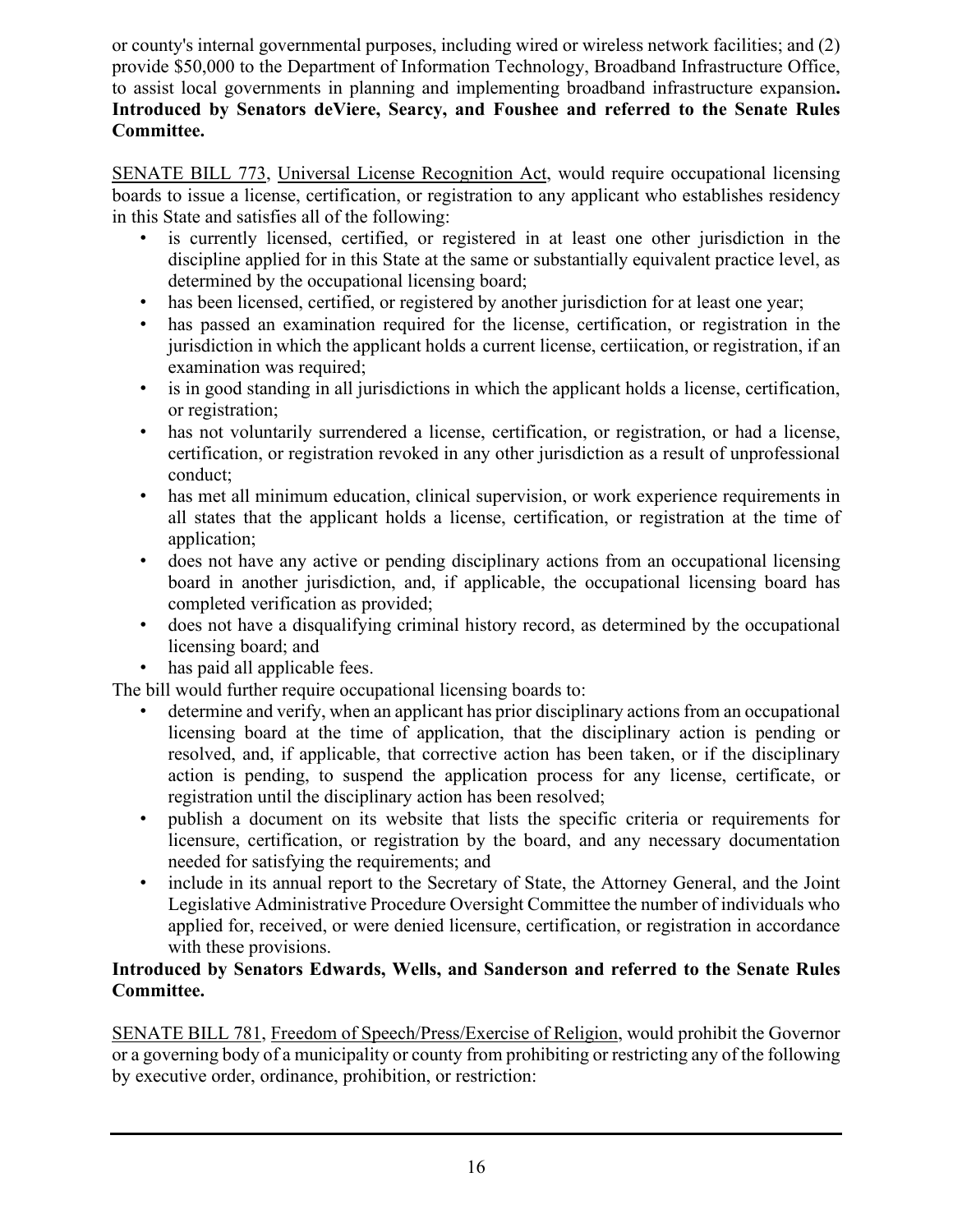- any public press organization conducting activities in an emergency area in the normal course of business;
- any time, place, or manner of peaceable, nonviolent, or nonthreatening activity in an emergency area intended to express political views or to provide lawful information to others;
- any religious institution in an emergency area from conducting regular business or congregating for worship services during a state of emergency; however, the Governor could issue nonbinding recommendations requesting religious institutions prohibit or restrict regular business or congregation. For the purposes of this section, "religious institution" would be defined as any church, ecclesiastical, or denominational organization, or any established physical place for worship in this State at which nonprofit religious services and activities are regularly conducted, and any bona fide religious groups that do not maintain specific places of worship.

The bill also would provide \$2,500 each to the North Carolina Sheriffs' Association and the North Carolina Association of Chiefs of Police to educate local law enforcement officers on these requirements. **Introduced by Senators Britt, Daniel, and Hise and referred to the Senate Rules Committee.**

SENATE BILL 786, BE HEARD in the Workplace/Funds, would reorganize the current Chapter of the North Carolina General Statutes on Civil Rights and enact a new Article 2 on Unlawful Discriminatory Practices, titled, the BE HEARD (Bringing an End to Harassment by Enhancing and Rejecting Discrimination) in the Workplace Act to protect victims of harassment, including sexual harassment, and to protect the civil rights of individuals who are members of protected classes. The Act would:

- provide that protected classes or protected categories include the following: age; creed; disability; domestic violence victim status; gender identity or expression; familial status; lawful source of income (in reference to housing only); marital status; military status; national origin; predisposing genetic characteristics; pregnancy-related condition; prior arrest or conviction record; race or color; sex; sexual orientation; and retaliation for opposing unlawful discriminatory practices;
- make it an unlawful discriminatory practice for an employer to subject any individual to harassment because of an individual's protected class status or because the individual has opposed any practices forbidden under the Act or because the individual has filed a complaint, testified, or assisted in any proceeding under the Act, regardless of whether such harassment would be considered severe or pervasive under precedent applied to harassment claims;
- make it an unlawful discriminatory practice to subject an individual to inferior terms, conditions, or privileges of employment because of the individual's membership in one or more protected categories;
- provide that the fact that the individual did not make a complaint about the harassment to the employer shall not be determinative of whether such employer is liable;
- provide that it is an affirmative defense that the harassing conduct does not rise above the level of what a reasonable victim of discrimination with the same protected characteristic would consider petty slights or trivial inconveniences;
- make it an unlawful discriminatory practice to permit discrimination against a nonemployee in the employer's workplace, and allow an employer to be held liable to a nonemployee who is a contractor, subcontractor, vendor, consultant, or other person providing services pursuant to a contract in the workplace or who is an employee of such contractor, subcontractor, vendor, consultant, or other person providing services pursuant to a contract in the workplace, with respect to an unlawful discriminatory practice, when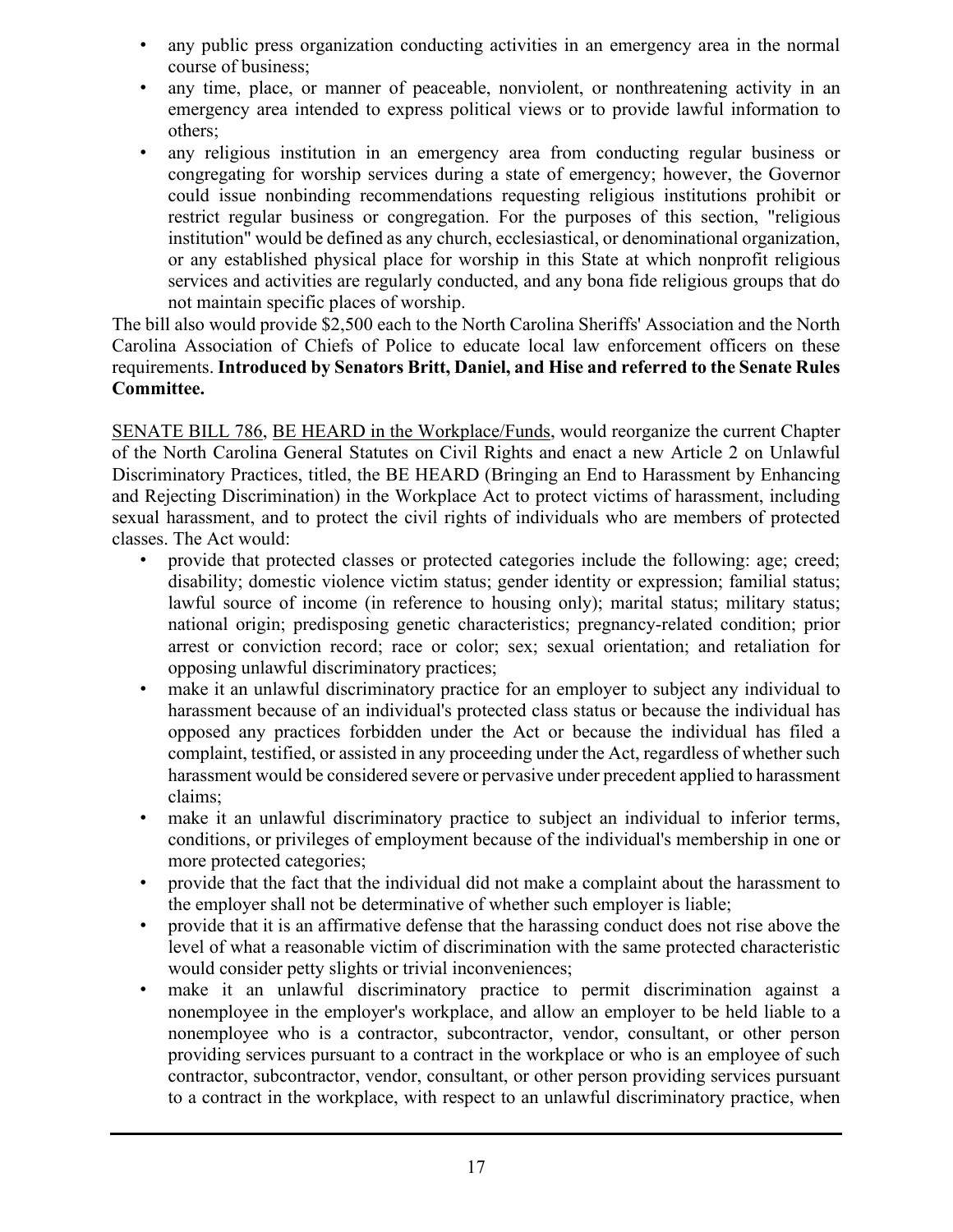the employer, its agents, or supervisors knew or should have known that such nonemployee was subjected to an unlawful discriminatory practice in the employer's workplace, and the employer failed to take immediate and appropriate corrective action;

- provide that an unlawful discriminatory practice is established under this Part when the complaining party demonstrates that the complaining party's protected class status was a motivating factor for any employment practice, even though other factors also motivated the employer;
- make it an unlawful discriminatory practice: (1) for an employer to require an employee to submit to sexual harassment either explicitly or implicitly as a term or condition of employment; (2) for an employer to base an employment decision affecting an individual's employment upon submission to or rejection of sexual harassment, or (3) when sexual harassment alters an individual's terms, conditions, or privileges of employment, including by creating an intimidating, hostile, or offensive work environment;
- specify rules for determining whether conduct constitutes workplace harassment, including permitting a single incident to constitute workplace harassment, requiring incidents considered in the aggregate, and presenting factors to be considered such as duration of the conduct and whether the conduct was threatening, and provide that conduct may be workplace harassment regardless of whether the complaining party is the individual harassed, the complaining party acquiesced or otherwise participated in the conduct, the conduct is experienced by others outside the protected class involved, the complaining party was able to continue their duties and responsibilities, the conduct did not cause a tangible or psychological injury, or the conduct occurred outside of the workplace;
- provide that an employer is liable for the acts of any individual whose harassment of an employee has created or continued a retaliatory hostile work environment that is unlawful under this Part if, at the time of the harassment, (i) such individual was authorized by the employer to undertake or recommend tangible employment actions affecting the employee or to direct the employee's daily work activities or (ii) the negligence of the employer led to the creation or continuation of that retaliatory hostile work environment;
- allow a civil action to enforce the rights provided in addition to any other legal or equitable remedies and allow for the award of punitive damages and attorneys' fees;
- require a civil action alleging sexual harassment to be brought within three years of the alleged unlawful discriminatory practice giving rise to the action, and all other civil actions under this section to be brought within one year of the alleged unlawful discriminatory practice; and
- direct the North Carolina Human Relations Commission, the Civil Rights Division of the North Carolina Office of Administrative Hearings, and the Department of Labor to jointly: (1) develop training materials for employers and the general public that are designed to prevent unlawful discriminatory practices; and (2) establish grant programs to prevent and respond to workplace discrimination and harassment.

The bill also would:

- make unlawful discriminatory housing practices applicable to discriminatory practices because of a person's protected class status, as defined in GS Chapter 99D, as amended (previously, limited to discrimination because of race, color, religion, sex, national origin, handicapping condition, or familial status);
- no longer allow for tips earned by tipped employee to be counted as wages (previously allowed for tips to be counted as wages up to a certain amount if specified notice and record keeping requirements are met);
- direct the Legislative Research Commission to study the use of nondisparagement and nondisclosure agreements in the workplace and report to the 2021 General Assembly upon its convening; and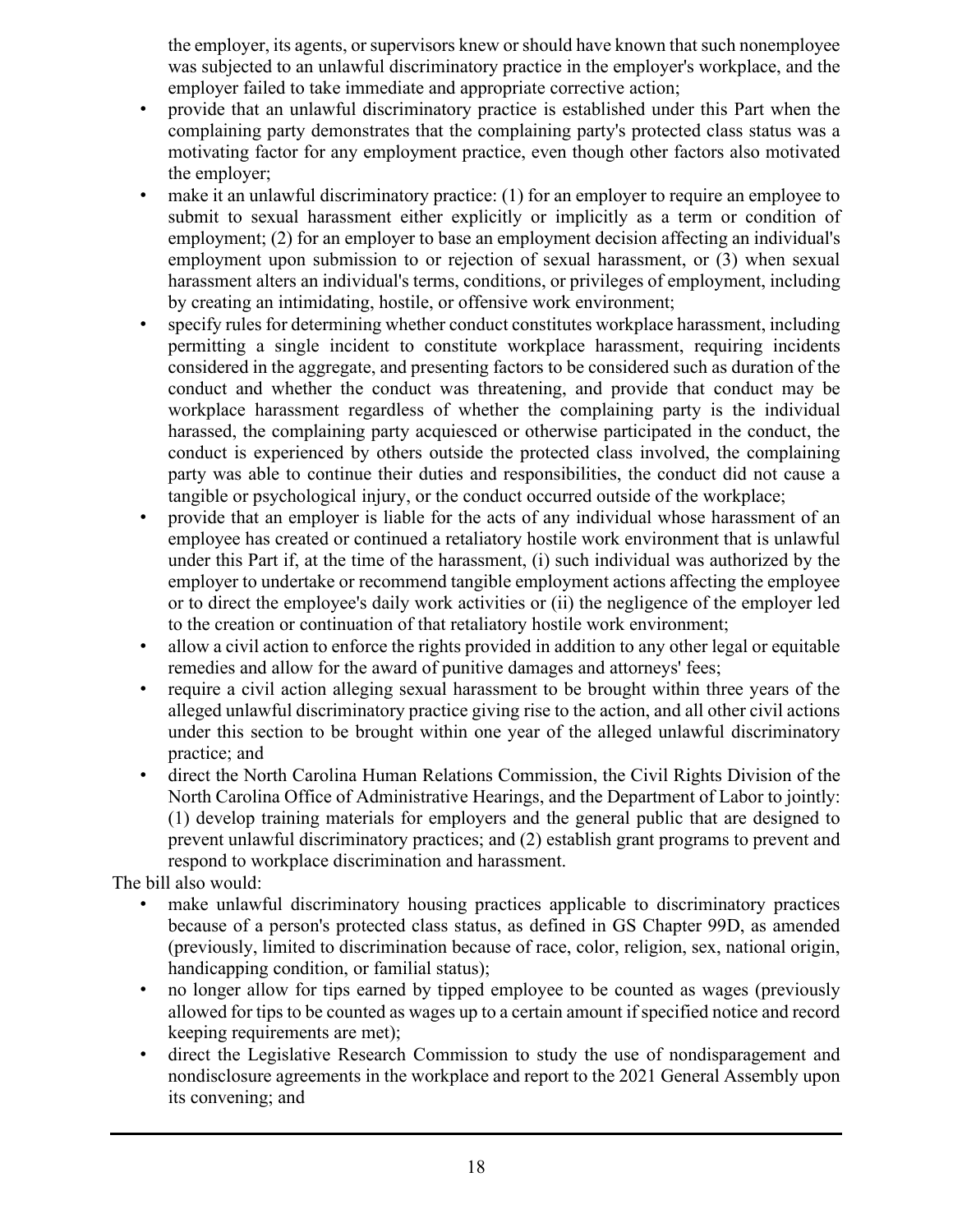• provide \$500,000 each to the Human Relations Commission, the Office of Administrative Hearings' Civil Rights Division, and the Department of Labor to implement these provisions.

#### **Introduced by Senator Smith and referred to the Senate Rules Committee.**

SENATE BILL 788, Save Our Restaurants Act, would appropriate \$125 million from the Coronavirus Relief Fund to the Office of State Budget and Management to make loans to assist qualifying businesses with business needs during periods of economic hardship occasioned by the COVID-19 pandemic: (1) \$50 million to the Restaurant Stabilization Program; and (2) \$75 million to the Hotel Stabilization Program. The bill also would provide \$7 million from General Fund to the ABC Commission to be used to provide a one-time reimbursement of fees paid to permittees with a valid ABC permit during the months of March, April, May, or June 2020. **Introduced by Senators Chaudhuri and Peterson and referred to the Senate Appropriations Committee.**

SENATE BILL 792, UI Modifications/Increase Benefits/Funds, is identical to House Bill 1075, summarized above in this Legislative Report. **Introduced by Senators Nickel and Chaudhuri and referred to the Senate Rules Committee.**

SENATE BILL 803, Capital Appropriation - Repairs & Renovations, among other funding items, would allow funds from the State Capital and Infrastructure Fund to be used for broadband infrastructure projects funded through appropriations to the Growing Rural Economies with Access to Technology Fund and for projects and grants identified in the Current Operations Appropriations Act. **Introduced by Senators Brown, Harrington, and B. Jackson and referred to the Senate Appropriations Committee.**

SENATE BILL 804, Capital Appropriation - Dix Relocation, would appropriate sufficient nonrecurring funding to the Office of State Budget and Management for 2020-2021 to be allocated for the Dorothea Dix campus relocation project with the Department of Health and Human Services. Interestingly the bill does not require a move to a certain county as the budget proposal required. **Introduced by Senators Brown, Harrington and B. Jackson and referred to the Senate Appropriations Committee.**

SENATE BILL 808, Medicaid Transformation Necessities, would delay Medicaid transformation, revise the supplemental payment program, revise and update hospital assessments, make changes to the gross premiums tax and create a new Hospital Uncompensated Care Fund. Specifically, the bill would:

- **delay implementation of Medicaid transformation by amending the law to require capitated contracts to begin no later than January 1, 2021 instead of 18 months after CMS approval of the 1115 waiver;**
- **repeal the law replacing the individualized base rates for hospital inpatient services under the Medicaid and NC Health Choice programs with a specified single statewide base rate for hospital inpatient services;**
- repeal the law prohibiting Medicaid providers from receiving reimbursement for Graduate Medical Education (GME) in addition to their DRG Unit Value rate;
- require DHHS to revise the supplemental payment program for eligible medical providers:
	- o effective January 1, 2021: (1) the program must no longer utilize a limit on the number of eligible medical professional providers that may be reimbursed through the program, and must instead use a limit on the total payments made under the program and (2) payments under the program must consist of supplemental payments that increase reimbursement to the average commercial rate under the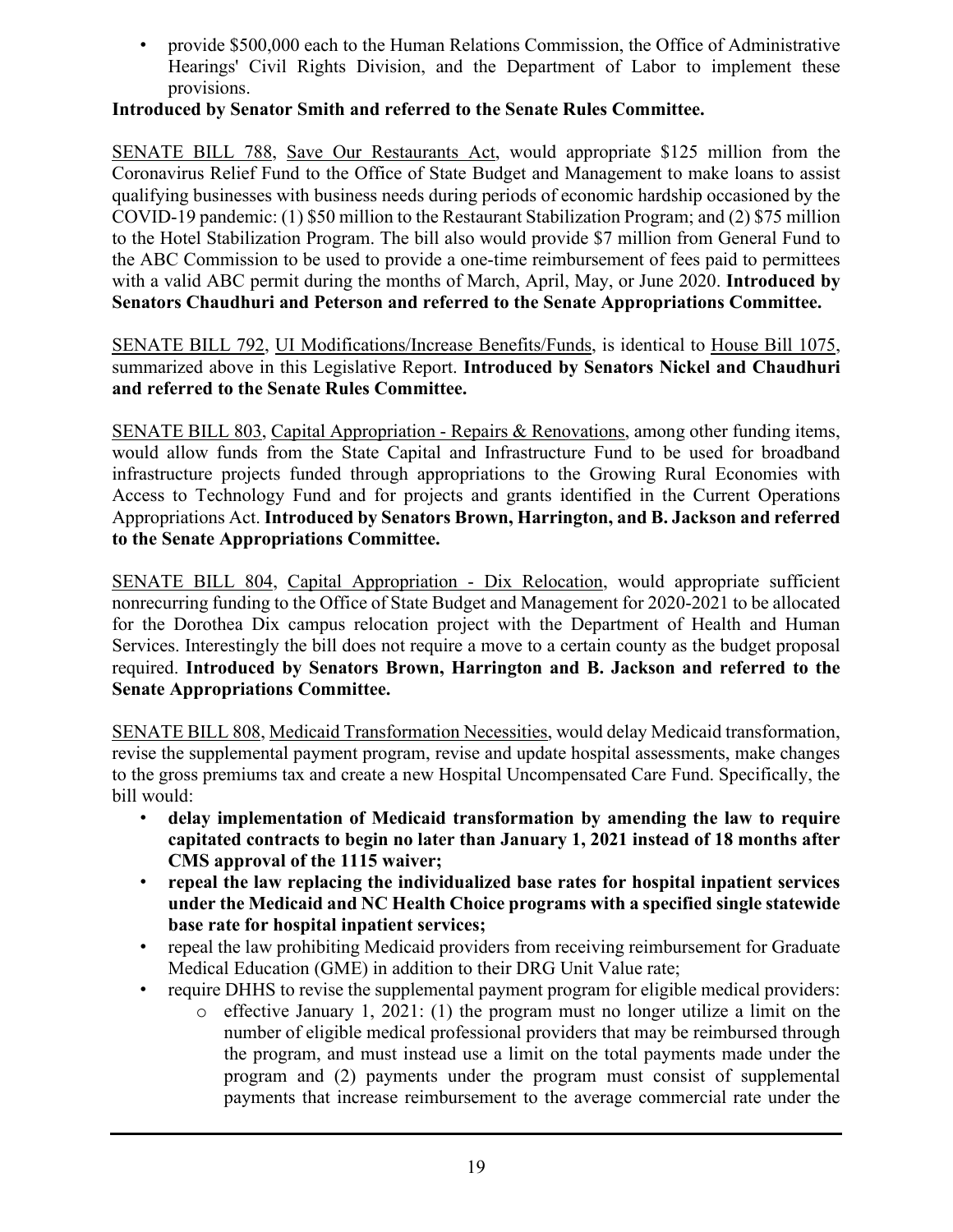State Plan and directed payments that increase reimbursement to the average commercial rate under the managed care system;

- require that the limitation on total payments made under the Average Commercial Rate Supplemental and Directed Payment Program for eligible medical professional providers apply to the combined amount of payments made as supplemental payments under the State Plan and payments made as directed payments under the managed care system and must be based on the amount of supplemental payments made during the 2018-2019 fiscal year as specified;
- require DHHS to limit the total amount of supplemental and directed payments that may be received by the eligible providers affiliated with East Carolina University Brody School of Medicine and the University of North Carolina at Chapel Hill Health Care System;
- provide that average commercial rate supplemental payments and directed payments must not be made for services provided in Wake County;
- prohibit DHHS from making any modifications to the supplement program except as authorized;
- repeal the laws that reduced the percentage of allowable costs for hospital payments from 80% to 70% and that set the settlement for outpatient Medicaid services performed by UNC Hospitals and Vidant Medical Center at 70% of costs;
- repeal the Hospital Provider Assessment Act, effective January 1, 2021, and implement new assessment policies:
	- o hospital assessments apply to all licensed North Carolina hospitals;
	- o critical access hospitals, freestanding psychiatric hospitals, freestanding rehabilitation hospitals, long-term care hospitals, state-owned and state-operated hospitals, and the primary affiliated teaching hospital for each UNC medical school are exempt from the supplemental assessment and the base assessment;
	- o public hospitals are exempt from the supplemental assessment;
	- o both the base and supplemental assessments are to be a percentage, established by the NCGA, of total hospital costs;
	- o the basis of the base and supplemental assessment rates and collection procedures are established;
	- o the proceeds of the assessments, and all corresponding matching federal funds, must be used to make the State's annual Medicaid payment to the State, to fund payments to hospitals made directly by the Department, to fund a portion of capitation payments to prepaid health plans attributable to hospital care, and to fund the nonfederal share of graduate medical education payments;
- expand the gross premium tax to subject prepaid health plans to a 1.9% gross premium tax, measured by capitation payments received by the prepaid health plan (PHP) by the Department of Health and Human Services for services provided to enrollees in the State Medicaid program or NC Health Choice program in the preceding calendar year;
- amend the definition of insurance company in the law regarding insurance regulatory charges to include prepaid health plans that pay the gross premiums tax;
- establish the Hospital Uncompensated Care Fund as a nonreverting special fund in DHHS consisting of the federal disproportionate share adjustment receipts arising from certified public expenditures: and
- allow DHHS to use this Fund to make payments: (1) to institutions for mental diseases, as defined by federal law and (2) to eligible hospitals to reimburse inpatient services uncompensated care costs or outpatient services uncompensated care costs, or both.

#### **Introduced by Senators Brown, Harrington and B. Jackson and referred to the Senate Appropriations Committee.**